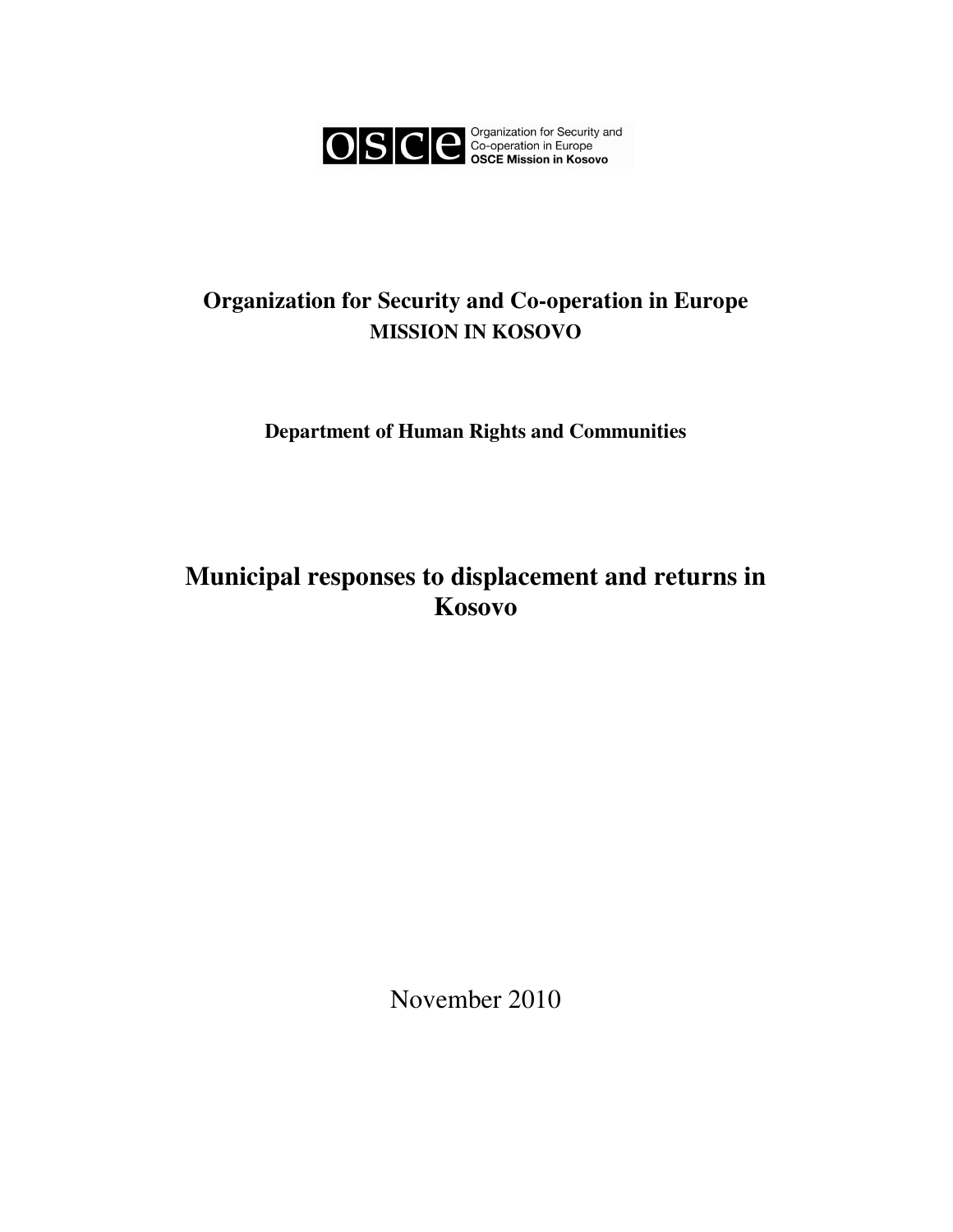# **TABLE OF CONTENTS**

| 3. MUNICIPAL RESPONSES TO DISPLACEMENT AND RETURN  5                        |
|-----------------------------------------------------------------------------|
| 3.1 Municipal strategies for displaced persons and returnees  5             |
| 3.2 Municipal assistance activities for displaced persons and returnees  11 |
| <b>4. CHALLENGES FACED BY MUNICIPALITIES IN RESPONDING</b>                  |
| TO THE NEEDS OF DISPLACED PERSONS AND RETURNEES  19                         |
|                                                                             |
|                                                                             |
| ANNEX I: Development and adoption of municipal returns strategies  25       |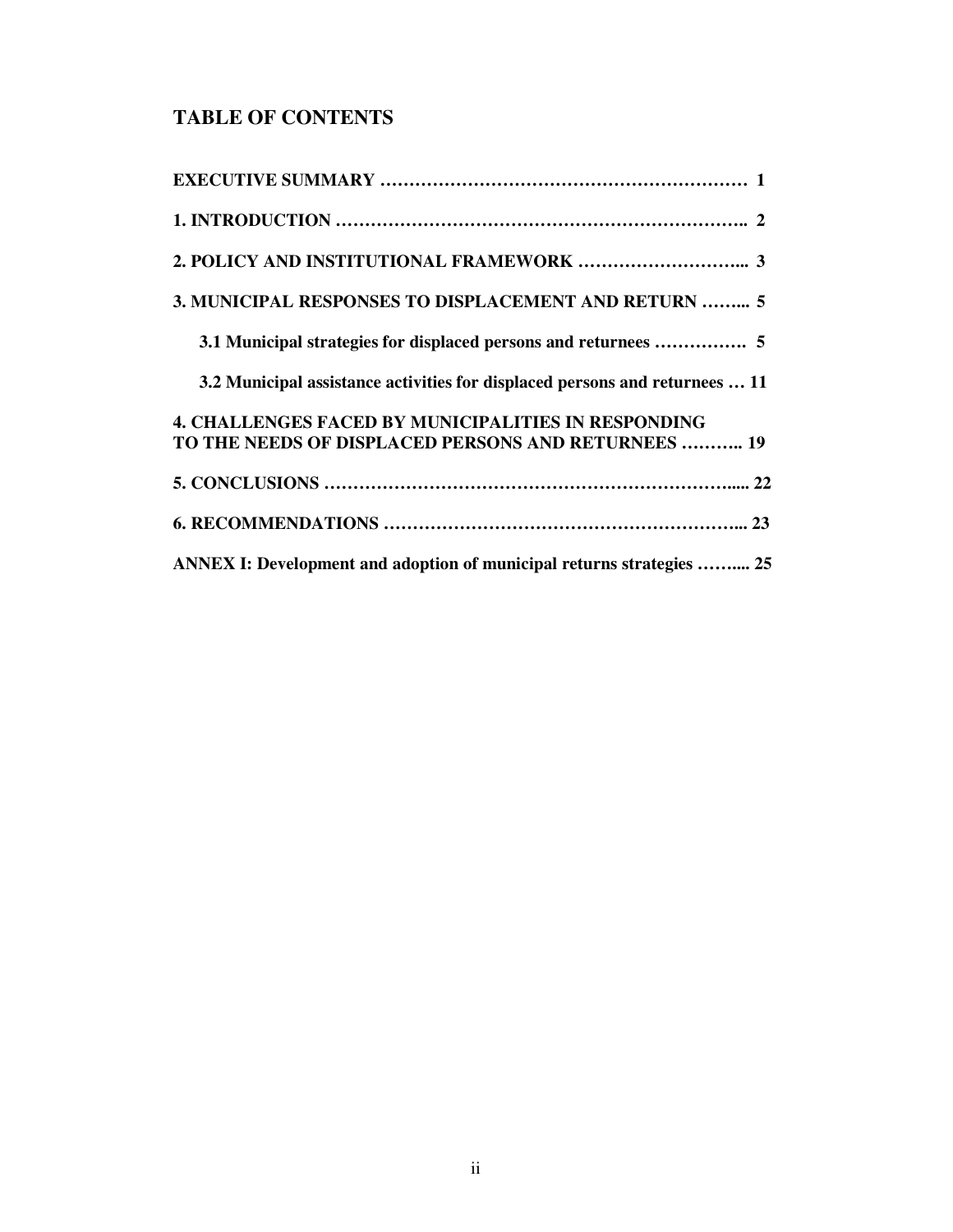## **EXECUTIVE SUMMARY**

-

This report reviews the progress made by Kosovo's municipalities to develop and effectively implement strategies, policies and programmes for displaced persons and returnees in compliance with the normative and policy framework for returns and the protection and promotion of community rights. It also identifies and analyzes the key challenges currently preventing municipal institutions from providing more effective protection and assistance to displaced persons and returnees.<sup>1</sup> The report covers the period from January 2009 to June 2010. Findings presented are based on regular monitoring activities by the Organization for Security and Co-operation in Europe Mission in Kosovo (OSCE) in the field of promotion and protection of community rights and participation of non-majority communities in public life. $^2$ 

The report finds that, although municipalities are required to develop and implement annual policies and strategies enabling them to take responsibility for returns and reintegration activities, the progress made in fulfilling their obligations has been limited and uneven. Just over half of the municipalities in Kosovo developed and approved a municipal returns strategy in 2009. In the first six months of 2010, only nine municipalities have approved strategies to guide their work on returns and reintegration. Where municipal returns strategies have been adopted, they are often only partially implemented. Some municipalities have made considerable efforts to support returns and durable solutions for displaced persons. Where there are successful projects for returns and reintegration in the municipalities, they are mainly led and funded by the Ministry of Communities and Returns and international organizations, although municipalities are instrumental in ensuring the success of the projects by supporting and complementing the activity in their area of responsibility.

The challenges observed by the OSCE in developing and effectively implementing policies, strategies and programmes for displaced persons and returnees at the local level are numerous. They include weak political commitment to returns by relevant officials, insufficient planning and allocation of financial resources, a lack of coordination and co-operation between the central and local level institutions, and limited capacity for policy-making, project planning and project implementation at the municipal level. Other obstacles, such as limited access to property, lack of economic opportunities, and difficulties in accessing health services, social assistance and education opportunities are also relevant to those persons considering return or local integration, and, as such, must be effectively addressed by municipalities in cooperation with relevant stakeholders at the central and local level.

This report reaffirms the crucial role of municipalities in creating conditions conducive to returns and community stability at the local level and makes recommendations to municipalities, central institutions and the international community to encourage such conditions. There is a need for effective participation,

<sup>1</sup> This report focuses on voluntary returns and reintegration and does not assess the challenges resulting from an increasing number of persons forcibly repatriated to Kosovo from third countries (mainly Western European countries). However, challenges faced by municipalities in responding to the needs of voluntary returnees are also relevant for the reintegration of forcibly repatriated persons.

<sup>2</sup> For the purpose of this report, non-majority communities are all those communities who constitute a numerical minority at the municipal level in Kosovo.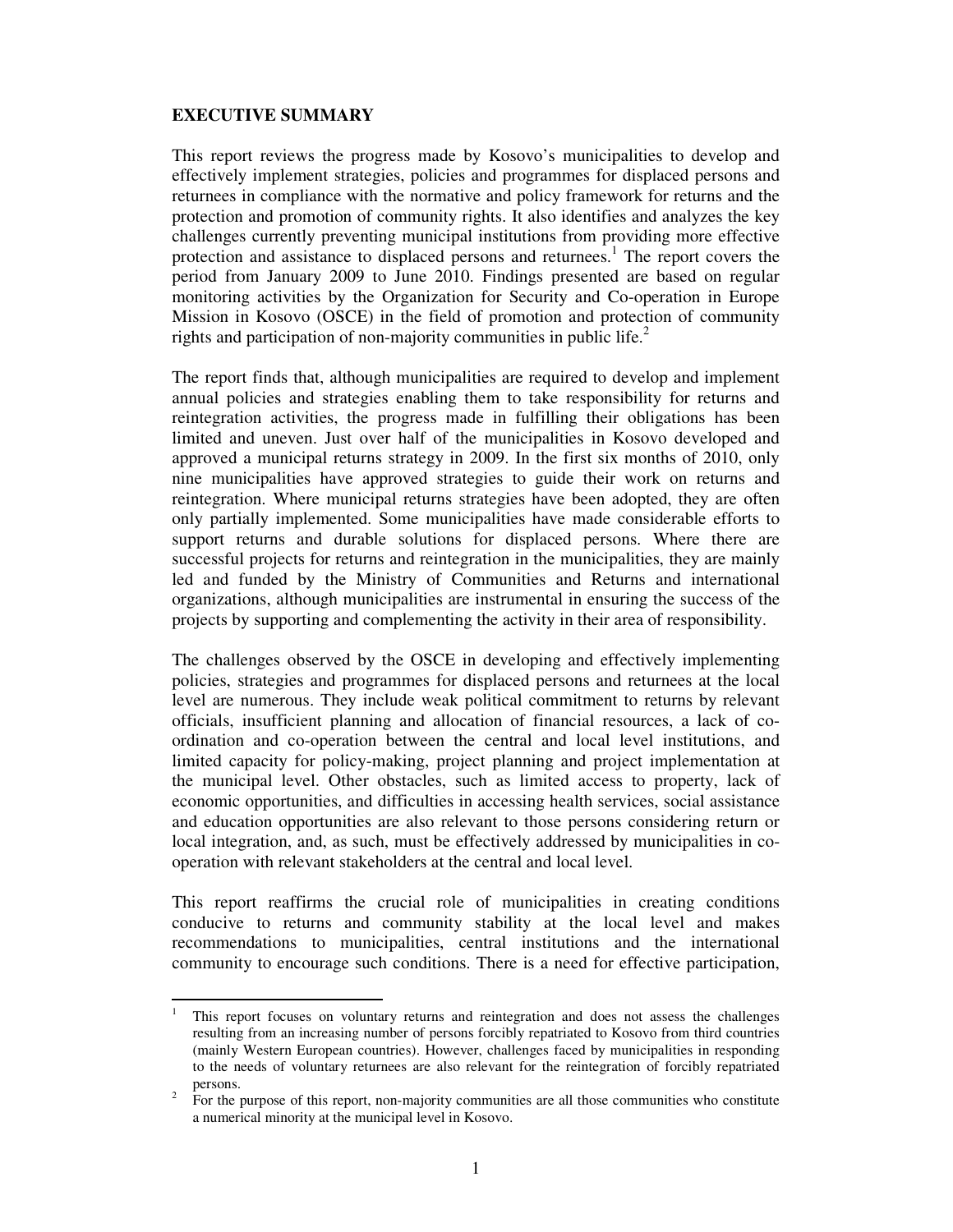co-ordination and information sharing between relevant stakeholders at central and local level in all stages of planning and implementation of municipal policies, strategies and projects for displaced persons and returnees; for strengthening institutional mechanisms and capacities to address the needs of displaced persons/returnees; and for allocating sufficient financial resources for the implementation of strategies and programmes to support returns or other durable solutions for displaced persons/returnees.

#### **1. INTRODUCTION**

-

More than ten years after the conflict in Kosovo the absence of a sustainable solution for a significant portion of the approximately 220,000 refugees and displaced persons<sup>3</sup> from Kosovo continues to pose a major challenge for all concerned.<sup>4</sup> According to the United Nations High Commissioner for Refugees (UNHCR), only around 21,000 persons belonging to non-majority communities have voluntarily returned from internal and external displacement within the region since  $2000$ .<sup>5</sup> While the year  $2008$ saw a significant decline in voluntary returns, the returns process has since picked up with an increasing number of displaced persons returning in 2009 and during the first months of  $2010$ <sup>6</sup> However, despite the strong public declarations by Kosovo's institutions in support of returns and renewed efforts to identify and register displaced persons interested in returning to Kosovo, the sustainable return and reintegration of non-majority communities, particularly Kosovo Serb, Roma, Ashkali and Egyptian communities, remains problematic. The main obstacles to sustainable return and reintegration include: lack of employment and socio-economic opportunities, limited access to public services, unresolved housing and property rights issues and, to some extent, security concerns and limited freedom of movement.

Kosovo's central and local level institutions are increasingly responsible for managing the process of return and reintegration of refugees and displaced persons and ensuring their protection and assistance. Since 2006, many of the functions previously carried out by international bodies, including policy-making, standard-setting, co-ordination and implementation of assistance projects, have been gradually handed over to local institutions.<sup>7</sup> The Kosovo government, in close co-operation with the international

<sup>3</sup> Mostly Kosovo Serbs and other non-Albanian communities' members.

<sup>4</sup> According to UNHCR estimates, approximately 205,000 persons originating from Kosovo are displaced in central Serbia, while around 11,000 remain displaced in Montenegro and 1,500 in the former Yugoslav Republic of Macedonia (UNHCR Estimate of Refugees and Displaced Persons still seeking solutions in South-Eastern Europe – As at 30th September 2010). In addition, the number of displaced persons within Kosovo is estimated at 19,000 (UNHCR Office of the Chief of Mission Prishtinë/Priština Statistical Overview – Update as of end of October 2010).

<sup>5</sup> UNHCR Office of the Chief of Mission Prishtinë/Priština Statistical Overview – Update as of end of June 2010.

<sup>6</sup> The year 2009 saw the return of 1,153 non-majority communities members (including 439 Kosovo Serbs, 214 Kosovo Roma, 281 Kosovo Ashkali and Egyptians, 43 Bosniak, 90 Gorani and 86 Albanians in a minority situation at the municipal level) as compared to 679 in 2008 and 1,816 in 2007. An estimated 1,757,displaced persons voluntary returned to their homes between January and October 2010 (UNHCR Office of the Chief of Mission Prishtinë/Priština Statistical Overview – Update as of end of October 2010).

<sup>7</sup> Since its inception in 1999, UNMIK has been carrying out its mandate on returns-related matters to ensure a safe and unimpeded return of all refugees and displaced persons to their homes in Kosovo, as outlined in the United Nations Security Council resolution 1244 (1999). As part of the transfer of competencies from UNMIK to the Kosovo institutions, the returns-related administrative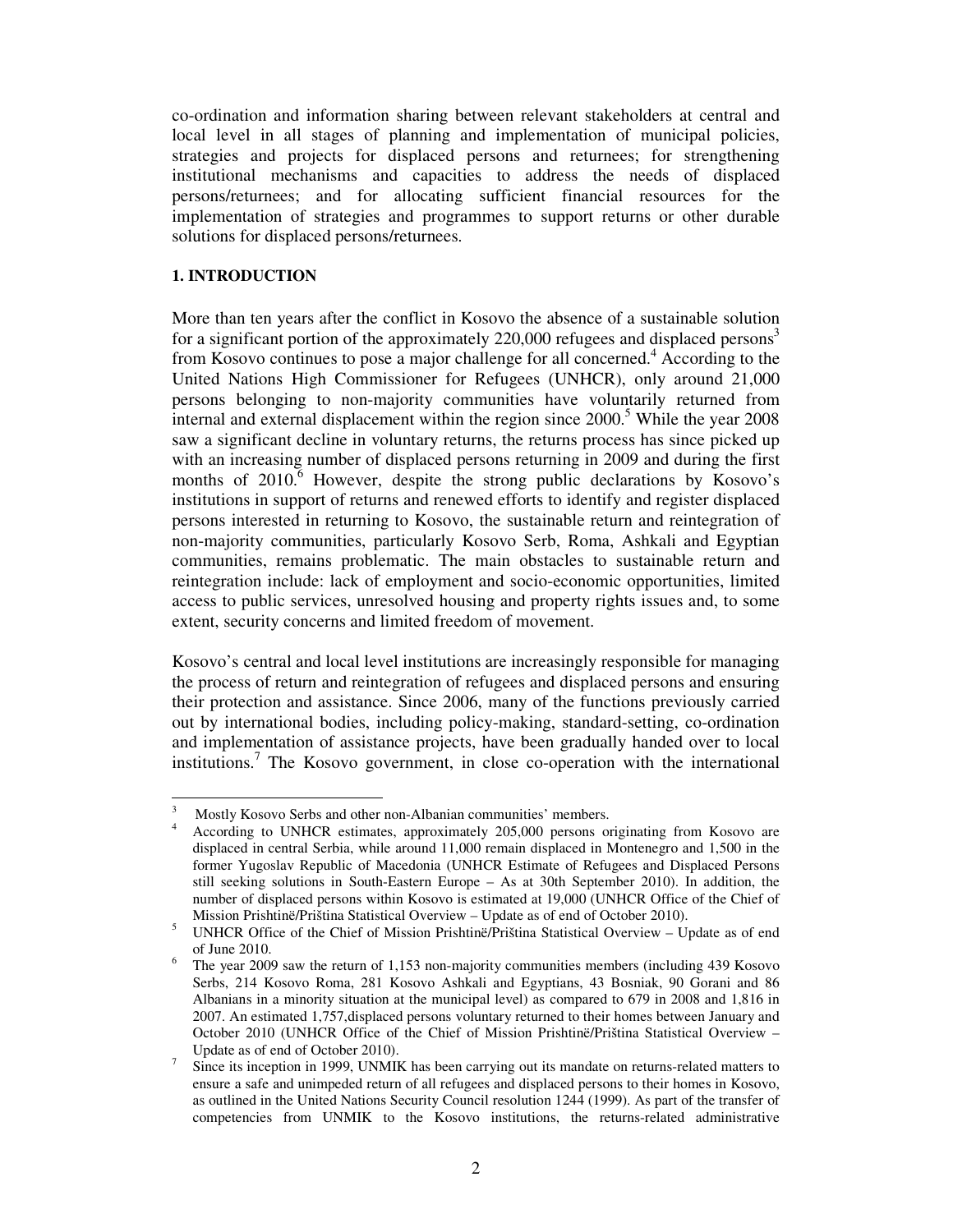community, has responded to this challenge by strengthening its policies and strategies towards displaced persons and returnees by, for example, simplifying steps for returns and the delivery of assistance to returnees, strengthening participation mechanisms for non-majority communities, and placing a greater focus on development and stabilization of communities in order to create conditions conducive to sustainable returns and reintegration.

While the central government is responsible for providing the overall policy framework for the protection of refugees and displaced persons' rights, as well as the necessary resources for its implementation, municipalities have to ensure proper and timely implementation of these policies and the operational framework for returns on the ground.<sup>8</sup> Municipalities are not only key service providers to all residents but are also responsible for supporting the development of all communities living within their territory, including displaced persons and returnees.<sup>9</sup> They play a fundamental role in shaping successful returns and reintegration policies at the local level and in implementing local reintegration and development activities to create conditions for sustainable returns and reintegration. In many cases, however, the implementation of existing policies and strategies at the local level is poor with municipalities assuming only limited responsibilities in the returns and reintegration process.

This report reviews the progress made by municipal institutions to develop and effectively implement strategies, policies and programmes for displaced persons and returnees, in compliance with the normative and policy framework for returns and the protection and promotion of the rights and interests of communities. It also identifies and analyzes the key challenges currently preventing local institutions from providing more effective protection and assistance. A brief examination of the existing legal and policy framework for displaced persons and returns, highlighting the roles and responsibilities of municipalities in the returns process is included, and recommendations are set out to overcome challenges identified.

## **2. POLICY AND INSTITUTIONAL FRAMEWORK**

-

The legal framework in Kosovo reaffirms the right of all refugees and displaced persons to return to their homes in safety and dignity and recover their properties and possessions in line with international human rights standards and instruments. The institutions in Kosovo have to take all measures necessary to facilitate the safe return of refugees and displaced persons to Kosovo, and to fully co-operate with the United Nations High Commissioner for Refugees (UNHCR) and other international and nongovernmental organizations concerning their return.

responsibilities and competences have gradually been handed over to Kosovo's central and local institutions. In addition, within the context of the UNHCR-led "localization process", the government and UNHCR since 2007 have strengthen their co-operation to improve capacities relevant for returns and durable solutions, stabilization and support to communities in Kosovo, particularly at the municipal level. Furthermore, in an effort to improve the co-ordination of return activities between the central authorities and the municipalities, UNHCR in co-operation with the government established a Returns Support Co-ordination Unit within the Office of the Deputy Prime Minister in November 2008.

<sup>&</sup>lt;sup>8</sup> See Chapter 2, Policy framework for displaced persons and returns.

<sup>9</sup>See UNMIK Regulation 2007/30 on Self-Government of Municipalities in Kosovo, 16 October 2007, amending UNMIK Regulation 2000/45 on Self-Government of Municipalities in Kosovo, 11 August 2000, and Law on Local Self Government, No. 03/L-040, 15 June 2008.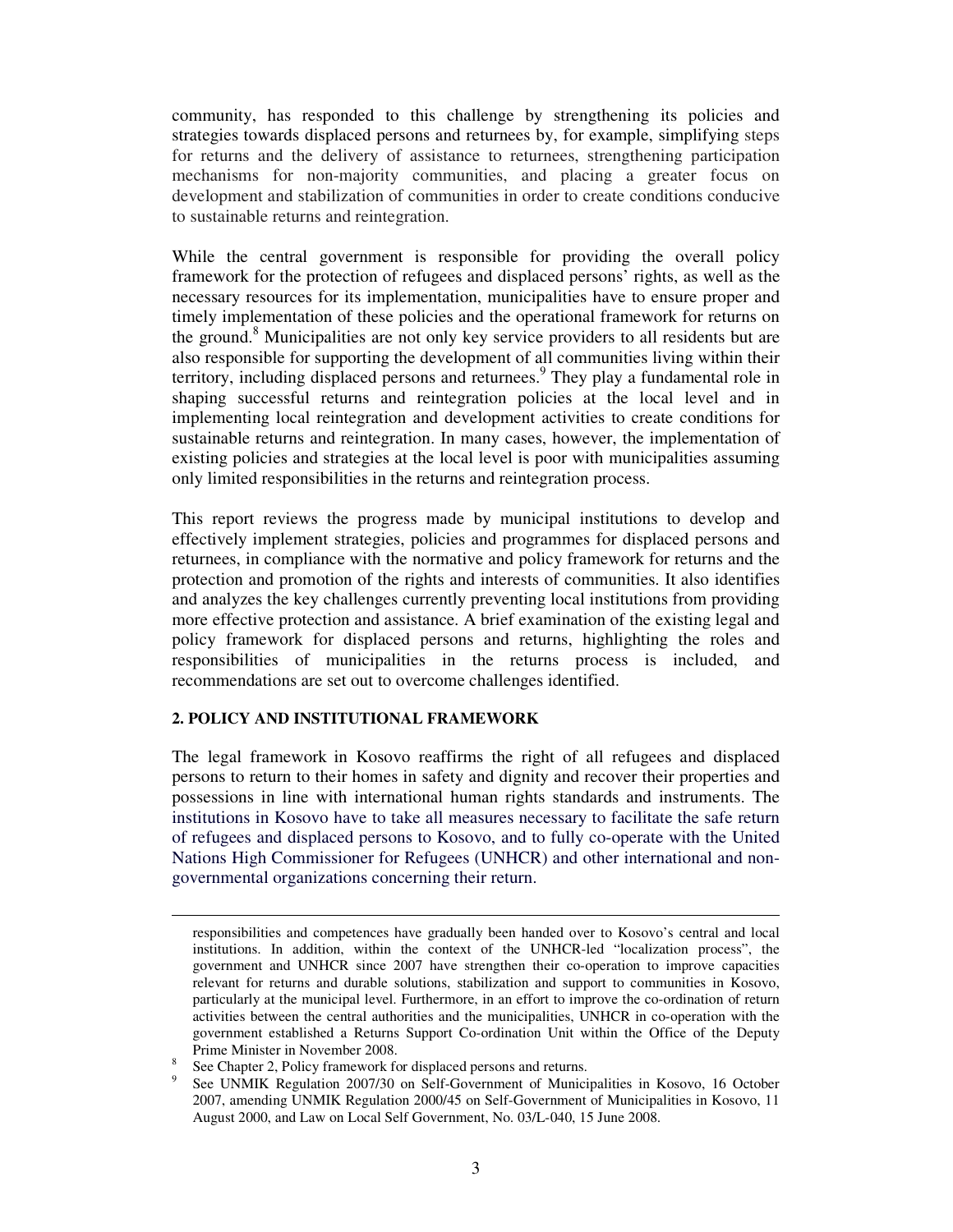These standards form the basis of the government's framework for the protection of non-majority communities as well as its policies on returns and reintegration or other durable solutions for displaced persons. At the central level, the Ministry of Communities and Returns is mandated to coordinate with municipalities, ministries and international institutions to ensure the proper and timely implementation of policies and the operational framework for returns. The municipal working groups on returns and municipal returns and community officers are the primary co-ordination mechanisms and contact points for all return related projects and activities at the local level.

Several strategies and policy documents related to the sustainable return of displaced persons have been adopted in Kosovo. They set out the policies to protect and assist displaced persons and provide an institutional framework for managing voluntary returns or other sustainable solutions. The 2006 Revised Manual on Sustainable Return (the Manual)<sup>10</sup> defines the roles and responsibilities of central and local institutions in each stage of the returns process and outlines procedures and coordination mechanisms to address the needs and promote the rights of displaced persons and returnees. $^{11}$  It includes the main objectives of the updated returns policies adopted by the Kosovo government on 24 May 2006 as well as the 2006 Protocol on Voluntary and Sustainable Return.<sup>12</sup> The Strategy for the Integration of Roma, Ashkali and Egyptian communities in  $Kosovo<sup>13</sup>$  provides for the return of displaced persons belonging to these communities to either their place of origin or to a freely chosen alternative place. It also foresees specific assistance measures targeting these three communities. Finally, in October 2009, the Ministry of Communities and Returns adopted the Strategy for Communities and Returns (2009-2013), which puts a greater emphasis on economic development and the stabilization of non-majority communities to indirectly encourage and enable the sustainable return of displaced populations.<sup>14</sup>

Within this framework, municipalities are required to develop and implement annual policies and strategies enabling them to assume overall responsibility for returns and reintegration.<sup>15</sup> The purpose of the municipal returns strategies is to provide municipal officials with a framework for all returns-related activities, including both broad municipal objectives and specific activities aimed at creating conditions on the ground for returns and reintegration. The strategies are also meant to facilitate transparency

-

<sup>&</sup>lt;sup>10</sup> UNMIK/Provisional Institutions of Self-Government (PISG) Revised Manual on Sustainable Return, July 2006. The policy framework endorsed in 2006 is based on international human rights standards, including the 1998 UN Guiding Principles on Internal Displacement.

<sup>&</sup>lt;sup>11</sup> The Ministry of Communities and Returns has initiated a revision of the Manual in late 2008 with the aim to simplify and streamline procedures required to finalize and implement returns programmes and projects. Although the new mechanisms for return assistance have not yet been approved, they are being implemented along with the Ministry's Strategy for Communities and Returns (2009 – 2013) since spring 2010. They place a stronger focus on municipal engagement and preparation of returns support, as well as direct co-operation with the Ministry of Communities and Returns on return-related issues.

<sup>&</sup>lt;sup>12</sup> The protocol was signed on 6 June 2006 by UNMIK, the PISG and the Government of Serbia.

<sup>&</sup>lt;sup>13</sup> Strategy for the Integration of Roma, Ashkali and Egyptian Communities in the Republic of Kosovo (2009 – 2015), December 2008.

<sup>&</sup>lt;sup>14</sup> The Strategy for Communities and Returns (2009 – 2013) was approved by the Kosovo government in February 2010.

<sup>&</sup>lt;sup>15</sup> UNMIK/PISG Revised Manual on Sustainable Return, July 2006.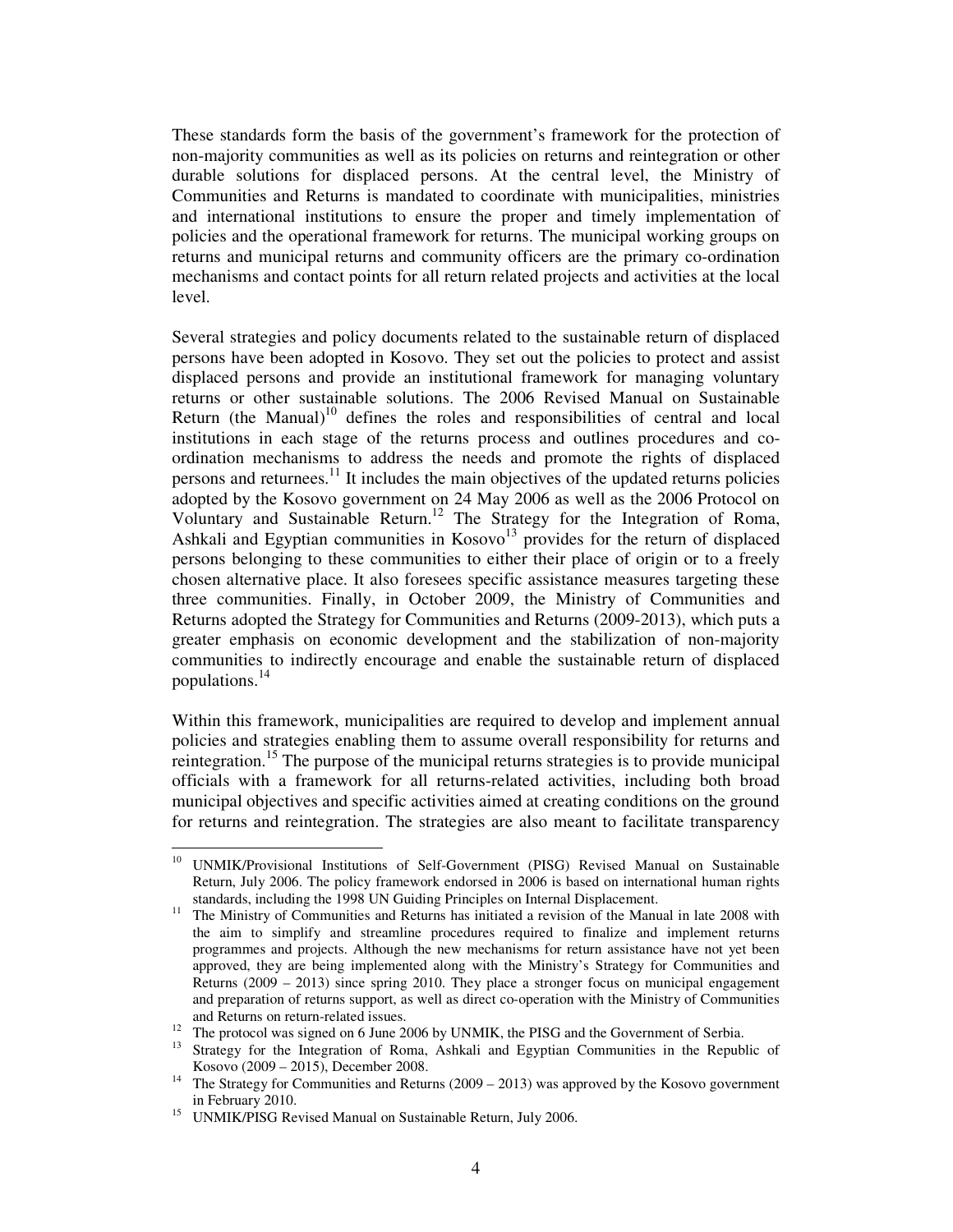and consistency in returns-related work and enhance co-ordination between all actors, while displaced communities are particularly encouraged to engage directly in the identification of obstacles and strategies to overcome them.<sup>16</sup> Municipalities have primary responsibility for the implementation of returns initiatives and projects at the local level, such as specific activities aimed at promoting dialogue and encouraging tolerance and support for socio-economic reintegration and community development. They have a duty to engage in information and outreach activities and to inform displaced persons about the situation in their places of origin and on the assistance available to them upon return.<sup>17</sup>

#### **3. MUNICIPAL RESPONSES TO DISPLACEMENT AND RETURNS**

#### **3.1 Municipal strategies for displaced persons and returnees**

Progress made by municipalities to develop municipal strategies aimed at assisting displaced persons and returnees has been limited and varies greatly from municipality to municipality.<sup>18</sup> Nineteen municipalities<sup>19</sup> adopted a returns strategy in 2009, while 14 municipalities<sup>20</sup> failed to develop a strategy to guide their work in the field of returns and reintegration. As of July 2010, nine out of 33 municipalities<sup>21</sup> in Kosovo finalized and adopted their 2010 municipal returns strategies.<sup>22</sup> A number of other municipalities have engaged in a formal review of their 2009 strategies and have started developing their 2010 municipal returns strategies. $^{23}$ 

#### *Mitrovicë/Mitrovica region*

In the Mitrovicë/Mitrovica region, only two out of six municipalities have adopted a returns strategy or action plan for 2009 and 2010, namely Vushtrri/Vučitrn and Skenderaj/Srbica municipalities. In the case of Vushtrri/Vučitrn, the 2010 strategy

<sup>16</sup> <sup>16</sup>In July 2004, UNMIK and the PISG issued a joint Municipal Returns Strategy Policy Paper, including a proposed template and procedural recommendations regarding the development and drafting of municipal returns strategies.

<sup>&</sup>lt;sup>17</sup> In late 2009, the Office of the Deputy Prime Minister in co-operation with the Ministry of Communities and Return and the Ministry of Local Government Administration initiated the development of a government regulation on municipal offices for communities and return. The regulation guides municipalities in establishing administrative structures – the Municipal Offices for Communities and Return – for the protection and promotion of the rights of persons belonging to non-majority communities, the equal access of all communities to public services and the creation of conditions for sustainable return of refugees, displaced persons and repatriated person. The regulation entered into force on 27 August 2010 (Regulation No. 2/2010 for the Municipal Offices for Communities and Return).

See Annex I - Development and adoption of Municipal Returns Strategies.

<sup>19</sup>Ferizaj/Uroševac, Gjilan/Gnjilane, Kamenicë/Kamenica, Novo Brdo/Novobërdë, Viti/Vitina, Skenderaj/Srbica and Vushtrri/Vučitrn, Istog/Istok, Klinë/Klina, Pejë/Peć, Fushë Kosovë/Kosovo Polje, Lipjan/Lipljan, Obiliq/Obilić, Podujevë/Podujevo, Dragash/Dragaš, Malishevë/Mališevo, Prizren, Rahovec/Orahovac, and Suharekë/Suva Reka.

<sup>20</sup> Hani i Elezit/Ðeneral Janković, Kaçanik/Kačanik, Štrpce/Shtërpcë, Mitrovicë/Mitrovica, Leposavić/Leposaviq, Zubin Potok, Zvečan/Zveçan, Deçan/Dečane, Gjakovë/Ðakovica, Junik, Gllogoc/Glogovac, Prishtinë/Priština and Shtime/Štimlje, and Mamuşa/Mamushë/Mamuša.

<sup>&</sup>lt;sup>21</sup> The newly established municipalities of Gracanica/Graçanice, Ranilug/Ranillug, Klokot-Vrbovac/Kllokot-Vërboc and Parteš/Partesh have not been included in this assessment due to the fact that they have yet to develop substantive returns and reintegration policies to integrate their displaced populations.

<sup>&</sup>lt;sup>22</sup> Dragash/Dragaš, Fushë Kosovë/Kosovo Polje, Lipjan/Lipljan, Novo Brdo/Novobërdë, Podujevë/Podujevo, Shtime/Štimlje, Prishtinë/Priština, Suharekë/Suva Reka and Vushtrri/Vučitrn.

<sup>23</sup> For instance, Gjilan/Gnjilane, Ferizaj/Uroševac, Viti/Vitina, Istog/Istok, Klinë/Klina and Pejë/Peć.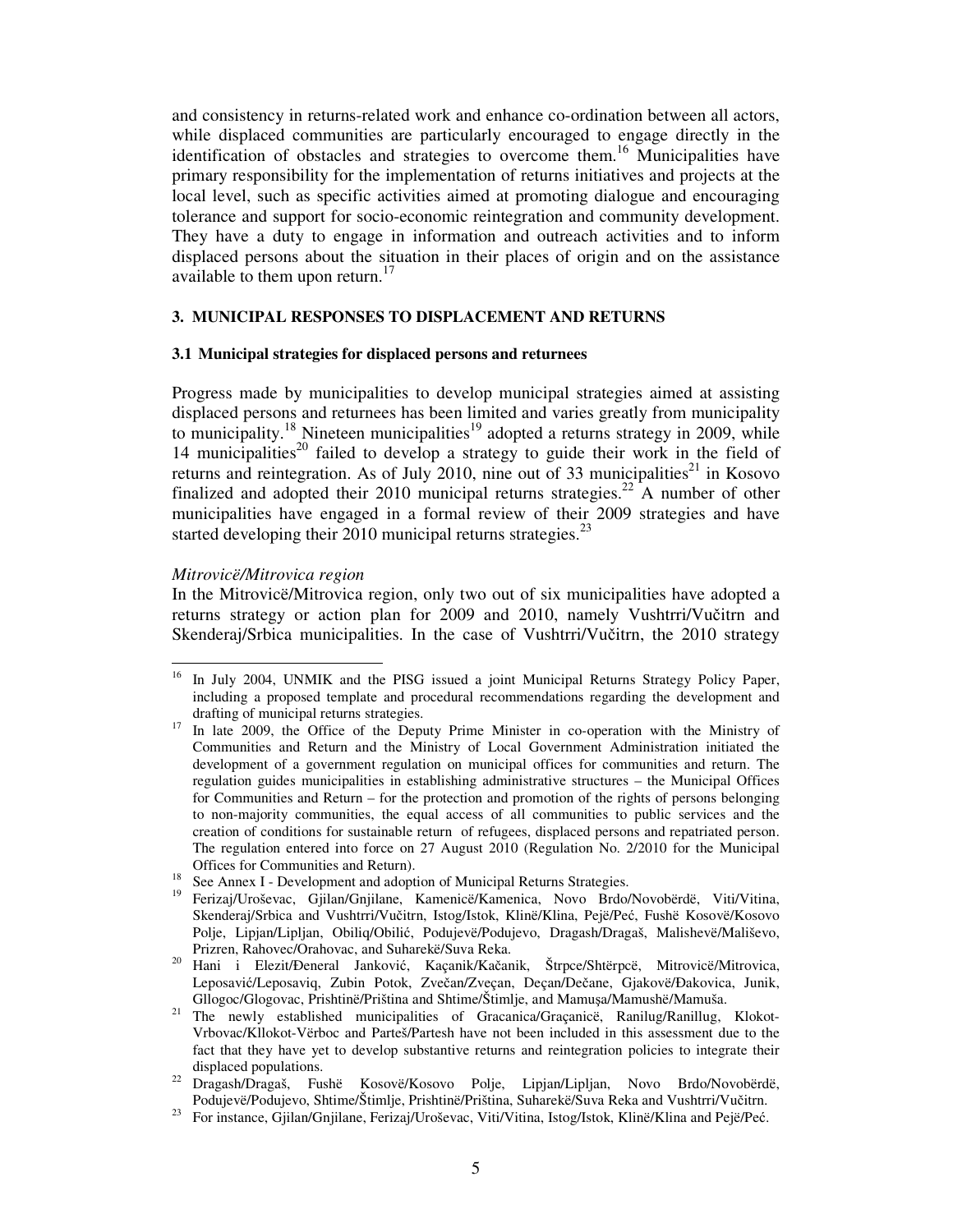includes the continuation of municipal support for returns to Dalak/Doljak and Shitaricë/Štitarica, including activities such as road reconstruction. A similar project is planned for the Kosovo Serb inhabited village of Prilužje/Prelluzhë and the settlement of Banjskë/Banjska. The returns strategy also foresees support to the Ashkali inhabited area of Vushtrri/Vučitrn town. Skenderaj/Srbica municipality has not yet formally reviewed its 2009 municipal returns strategy or drafted a new strategy for 2010. Instead, the municipality adopted a municipal returns action plan focused on returns to Runik/Rudnik and infrastructure projects in the Kosovo Serbinhabited villages of Banja/Bajë and Suvo Grlo/Syriganë.

In Mitrovicë/Mitrovica, as well as in the three northern municipalities of Leposavić/Leposaviq, Zubin Potok and Zvečan/Zveçan, no municipal returns strategies are currently in place. The Mitrovicë/Mitrovica municipality has never had a written policy or strategy on returns, but instead focuses through the municipal working group on activities to encourage returns to Brdjani/Kroi i Vitakut, Roma Mahalla, Bosniak Mahalla, Suhodoll/Suvi Do, and Doctor's Valley.<sup>24</sup> In northern Mitrovica/Mitrovicë, the UNMIK Administration Mitrovica (UAM) has never written a returns strategy, although it does work on returns-related projects, e.g. drafting an infrastructure project proposal for Brdjani/Kroi i Vitakut for 2010. In the three northern municipalities, the last municipal returns strategies were written in 2006 and 2007. Since 2008, communication between the Kosovo institutions and the municipalities of Leposavić/Leposaviq, Zubin Potok, and Zvecan/Zveçan halted entirely. However, before that time, the three municipalities engaged in returns processes and applied returns standards similar to other municipalities in Kosovo.

#### *Gjilan/Gnjilane region*

-

In the Gjilan/Gnjilane region, five out of eight municipalities adopted a returns strategy in 2009,<sup>25</sup> while as of June 2010 only Novo Brdo/Novobërdë has reviewed its strategy and endorsed a new one covering the period 2010-2013. The Novo Brdo/Novobërdë strategy for 2010 includes the continuation of inter-ethnic dialogue activities in potential return sites in the municipality, such as the villages of Bostane/Bostan, Prekovce/Prekoc, Trnićevce/Tërniqec, and Izvor, as well as a second phase of returns to the village of Klobukar/Kllobukar. Furthermore, it emphasizes the need for outreach, registration and monitoring activities in support of returns in coordination with international stakeholders active in the field.

The 2009 Gjilan/Gnjilane returns strategy focused on support to various returns initiatives targeting Kosovo Serb and Roma displaced persons, including the Gjilan/Gnjilane town and different villages in the municipality.<sup>26</sup> It also foresaw support for Kosovo Serbs displaced from the village of Zhegër/Žegra to locally integrate in their places of displacement, including the villages of Donja Budriga/Budrikë e Poshtme, Parteš/Partesh, Pasjane/Pasjan and Gornje Kusce/Kufcë e

 $24$  All but Roma Mahalla are located in northern Mitrovica/Mitrovice.

<sup>&</sup>lt;sup>25</sup> Namely Gjilan/Gnjilane, Ferizaj/Uroševac, Novo Brdo/Novobërdë, Viti/Vitina, and Kamenicë/Kamenica.

<sup>&</sup>lt;sup>26</sup> Planned activities included support for Kosovo Roma returnees to the Abdullah Presheva/Abdula Preševo neighbourhood; returns assistance to persons displaced from the Gjilan/Gnjilane town during the March 2004 riots; provision of in-kind assistance through the municipal community office to all displaced persons; and, facilitation of returns to the Štrbići/Shtrbiçi mahalla in the village of Parallovë/Paralovo.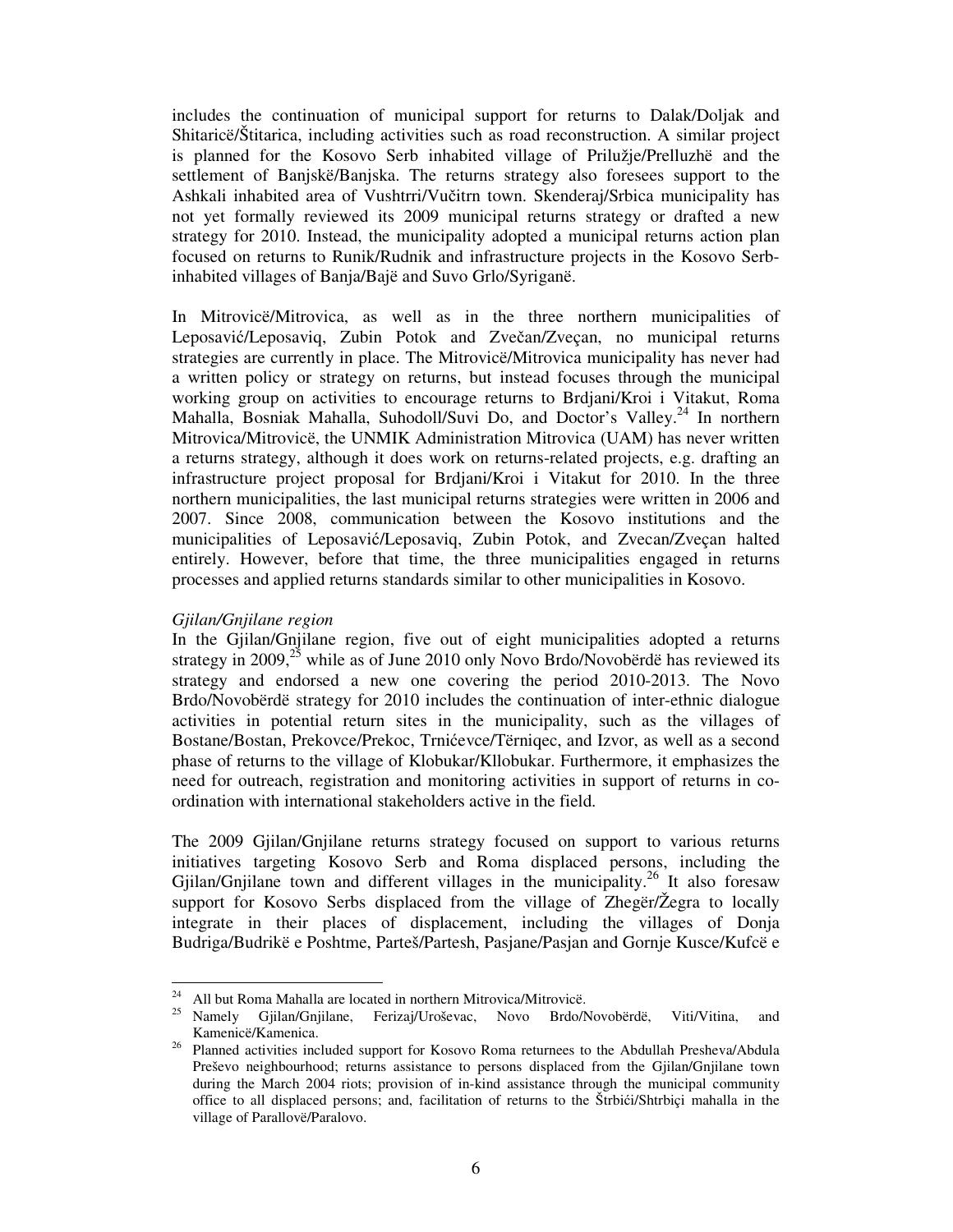Epërme.<sup>27</sup> In Ferizaj/Uroševac, the 2009 returns strategy foresaw the development and implementation of several organized returns projects targeting Kosovo Serb displaced persons, including the village of Softaj/Softović, as well as the continuation of support to individual and spontaneous returns.<sup>28</sup> In Viti/Vitina, the 2009 returns strategies did not foresee any significant returns initiatives apart from a number of go-and-see visits<sup>29</sup> in the villages of Drobesh/Drobeš, Gërmovë/Grmovo, Pozharan/Požaranje and Viti/Vitina town.<sup>30</sup> Finally, the Kamenicë/Kamenica 2009 returns strategy included several return-related activities targeting Kosovo Serbs and Roma, including assessing conditions for returns and delivery of assistance to displaced persons in the villages of Berivojce/Berivojcë, Gragjenik/Građenik, Hogosht/Ogošte, Kosovica, Rahovicë/Oraovica and Kamenicë/Kamenica town.<sup>31</sup>

In Štrpce/Shtërpcë, Kaçanik/Kačanik and Hani i Elezit/Ðeneral Janković, no strategies have been developed to assist displaced persons or returnees in 2009 or 2010. In Štrpce/Shtërpcë municipality, the last municipal returns strategy was written and approved for 2008. The municipality now focuses on achieving a durable solution for the approximately 700 Kosovo Serb displaced persons and Serb refugees from Croatia living in several collective centres in the municipality.<sup>32</sup> In Kaçanik/Kačanik, the last returns strategy was written in 2006 and municipal officials have shown no willingness to engage in returns-related activities. Hani i Elezit/Ðeneral Janković has not yet engaged in drafting a returns strategy since its conversion from a pilot municipal unit into a fully fledged municipality in August 2008.

#### *Pejë/Pe*ć *region*

In the Pejë/Peć region, municipal returns strategies were in place in three out of six municipalities in 2009, the Pejë/Peć, Istog/Istok and Kline/Klina municipalities. All

 $\frac{1}{27}$  The recently appointed municipal returns officer has prepared a first draft of the 2010 municipal returns strategy. The draft does not present substantial changes in the objectives and activities compared to the 2009 version. Many activities are still ongoing or have not been implemented in 2009. The fact that the municipal working group on returns has not met since April 2009 has hampered the approval process of the strategy.

<sup>&</sup>lt;sup>28</sup> The municipal returns officer has prepared a first draft of the 2010 strategy and shared it with relevant stakeholders, including municipal officials, displaced persons' representatives, and representatives from international organizations and civil society. The draft strategy foresees the continuation of the 2009 activities.

<sup>29</sup> Go-and-see visits provide displaced persons with the opportunity to gather first-hand information on the conditions in their place of origin and to directly interact and engage with the receiving community to make an informed decision about returns or other durable solutions. They are invited to visit their former homes and meet with neighbours, community members and local institutions as part of an organized visit to discuss issues of particular interest, such as housing reconstruction assistance, employment and income generation opportunities, security and freedom of movement, social welfare and pensions, education and other public services. (See UNMIK/PISG Revised Manual on Sustainable Return, July 2006).

The 2010 strategy is currently in the drafting phase. Among others, it envisages inter-ethnic dialogue activities and returns activities in the villages of Tërpezë/Trpeza, Pozharan/Požaranje, Sadovinë e Çerkezve/Ćerkez Sadovina.

<sup>&</sup>lt;sup>31</sup> Kamenicë/Kamenica municipality has yet to formally review its 2009 returns strategy and decide on the municipality's areas of focus for 2010. According to the municipal returns officer, municipal working group meetings have been cancelled for the time being due to the fact that no funds have been made available from the central level to support the planned returns project to Rahovicë/Oraovica.

<sup>&</sup>lt;sup>32</sup> See the OSCE Mission in Kosovo report *In Pursuit of Durable Solutions for those Displaced in the Collective Centres in Štrpce/Shtërpcë Municipality*, March 2010, available http://www.osce.org/documents/mik/2010/04/43384\_en.pdf.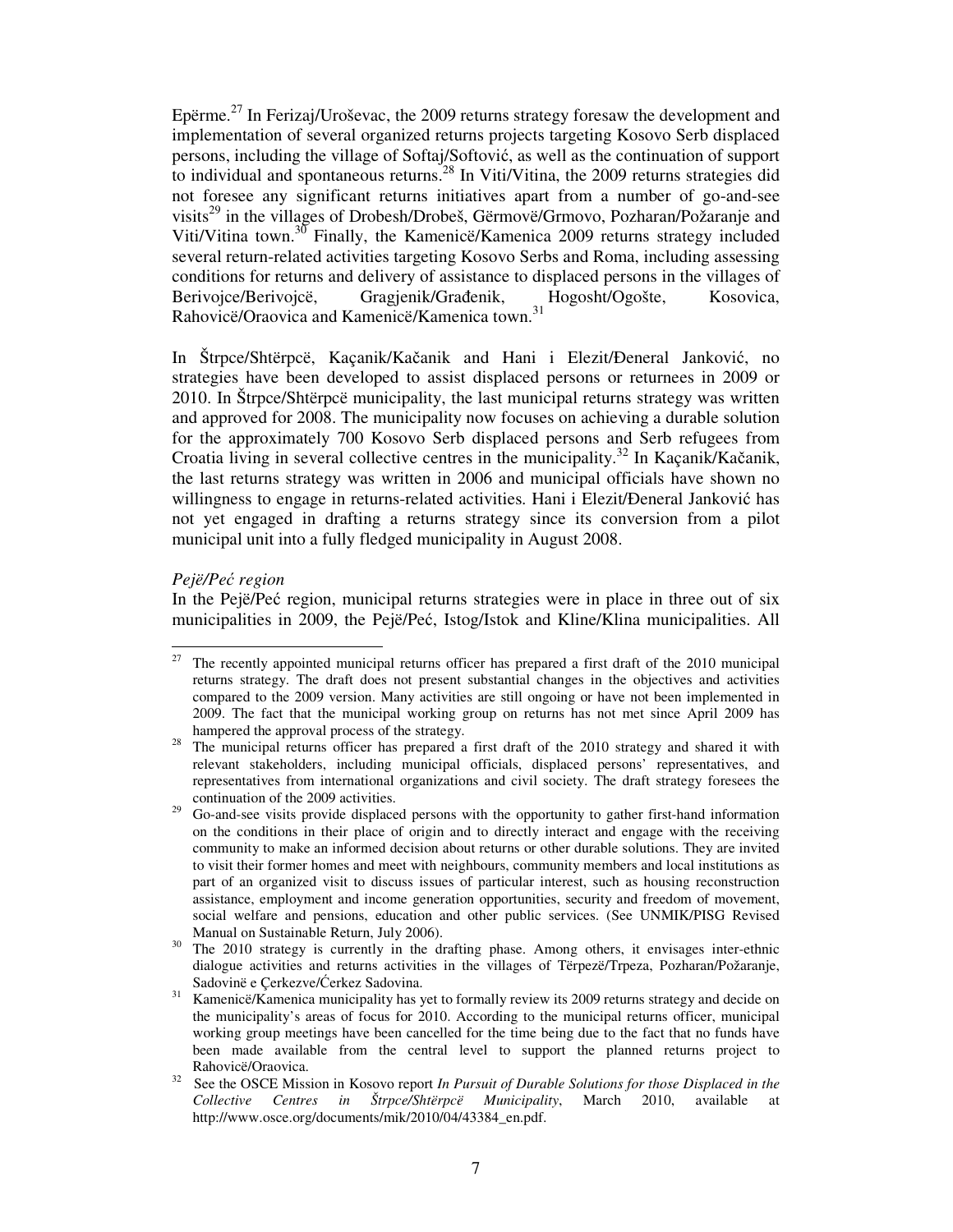municipalities in the region have yet to adopt new returns strategies for 2010. In Pejë/Peć, priority areas under the 2009 strategy included the organization of go-andsee and go-and-inform visits<sup>33</sup> primarily targeting persons currently displaced in Montenegro, the provision of municipal support to individual returns including infrastructure projects,<sup>34</sup> the continuation of inter-ethnic dialogue activities between receiving communities and returnees as well as the establishment of a database on displaced persons. In 2009, initiatives mainly focused on rural areas and villages.<sup>35</sup> In Istog/Istok municipality, planned activities under the 2009 strategy focused on outreach and dialogue activities, registration of displaced persons, and support to individual returns through the municipal working group and task forces.<sup>36</sup> Another project foresaw the renovation of six ethnically-mixed schools in the municipality. In the Klinë/Klina municipality, focus areas in 2009 included the support to individual and organized returns, the organization of outreach and dialogue initiatives, and the improvement of the security situation, access to public services and co-operation with courts and the Kosovo Property Agency on property related issues.<sup>37</sup>

The Deçan/Dečane and Gjakovë/Đakovica municipalities did not adopt a returns strategy for 2009. Since 2008, a deadlock in the Deçan/Dečane municipal working group on returns over failed attempts to appoint displaced persons' representatives to the forum has prevented the adoption of a returns strategy. The main activities planned in 2009 included the development of returns and infrastructure projects, the organization of outreach and dialogue activities, capacity-building activities for municipal officials, and the creation of a database on displaced persons and improved access of returnees to municipal services.<sup>38</sup> In the Gjakovë/Đakovica municipality, neither the post of municipal returns officer nor the municipal working group on returns were instituted in  $2009$ ,  $39$  and the municipality has shown little will towards supporting returns in recent years. The last municipal returns strategy was written in

<sup>-</sup> $33$  Go-and-inform visits are conducted in the location of displacement, during which the displaced communities receive information about the situation in their places of origin and potential return sites, including socio-economic conditions, security, freedom of movement, as well as on the returns procedures and support mechanisms available to them (See UNMIK/PISG Revised Manual on Sustainable Return, July 2006).

<sup>&</sup>lt;sup>34</sup> For instance, water supply system and asphalting of the road in 7 Shtatori/7 Septembar settlement and water irrigation system in Vitomiricë/Vitomirica.

<sup>&</sup>lt;sup>35</sup> Priority return sites for Kosovo Serbs, Roma and Egyptians included the 7 Shtatori/7 Septambar neighbourhood and the villages of Treboviq/Trebović, Nakëll/Naklo, Belo Polje/Bellopojë and Maja e Zezë/Crni Vrh. The municipality has engaged in a formal review of its 2009 strategy, including consultations with all members of the municipal working group on returns and other relevant municipal bodies. The draft strategy for 2010 foresees the continuation of support in the priority areas identified in 2009, including the, yet to be established, database on displaced persons.

<sup>36</sup> Priority returns sites included Belo Polje/Bellopojë, Dragolevc i Eprm/Gornji Dragoljevac, Rudesh/Rudeš settlement in Serbobran/Srbobrane, Zallq/Žač, Kovragë/Kovrage, Grab/Shkozë and Sinajë/Sinaje. The 2009 returns strategy has been formally reviewed by the municipal returns and community officers, with the active involvement of senior officials, displaced persons representatives and associations and other key stakeholders. The draft strategy for 2010 foresees the continuation and/or finalization of projects identified in 2009.

<sup>&</sup>lt;sup>37</sup> The municipality in 2010 plans to finalize projects identified in 2009 and continue its support in the areas identified.

<sup>&</sup>lt;sup>38</sup> The municipal returns officer has prepared a first draft of the 2010 municipal returns strategy to be approved by the municipal working group on returns.

<sup>&</sup>lt;sup>39</sup> The new municipal government, elected in November 2009, appears to be more supportive to returns. In May 2010, the position of municipal returns officer was finally filled. However, the municipality has yet to establish a municipal working group on returns.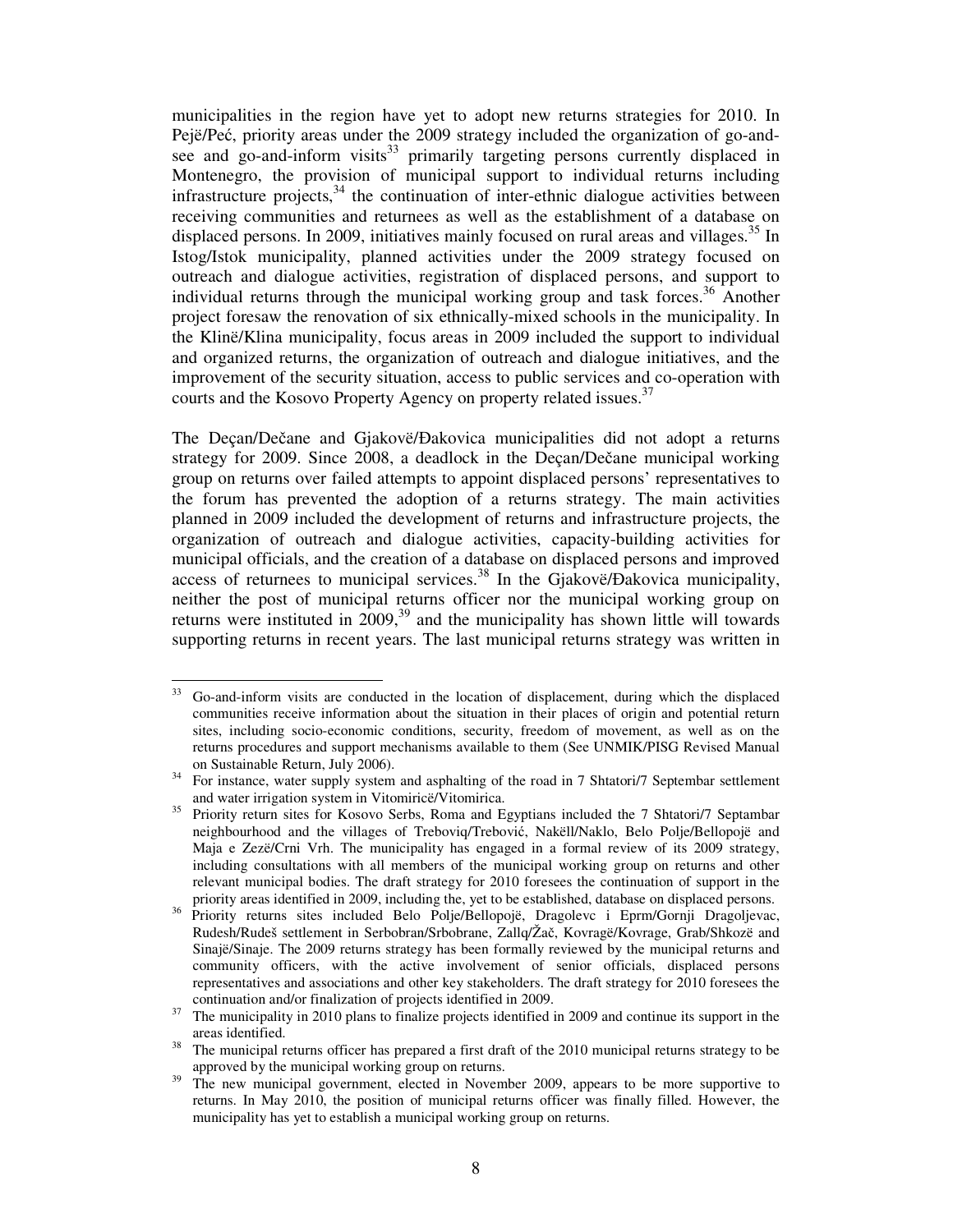2008. Finally, Junik municipality has not yet drafted a returns strategy since its conversion from a pilot municipal unit into a fully fledged municipality in August 2008.

#### *Prizren region*

In the Prizren region, all municipalities but Mamuşa/Mamushë/Mamuša adopted a returns strategy in 2009. As of June 2010, only Suharekë/Suva Reka and Dragash/Dragaš had reviewed their strategies and endorsed a new policy document for  $2010^{40}$  In Suharekë/Suva Reka, the strategy for 2010 does not foresee major changes compared to the previous strategy, focusing mainly on issues of security, freedom of movement, the overall climate for returns, access to public services, infrastructure, and utilisation of human capacities. A section on capital investments related to infrastructural projects in mixed neighbourhoods and villages has also been integrated into the municipal development plan, such as the construction of houses for returnees, a primary school in Mohlan/Movljane, and several road constructions for the benefit of (formerly) multi-ethnic villages. In Dragash/Dragaš, the 2010 strategy does not differ much from its predecessor, focussing mainly on the greater involvement of municipal structures and actors in returns issues, particularly in the field of infrastructure, health, education, and security, as well as on the active involvement of displaced persons in the overall process.<sup>41</sup>

In Prizren, the 2009 strategy established very generic priority areas, such as the promotion of the returns process, security and freedom of movement, organization of go-and-see and go-and-inform visits and inter-ethnic dialogue activities, support and assistance to and reintegration of returnees. $42$  In the Rahovec/Orahovac municipality, main areas of focus in 2009 included the start of a returns project to the Zoqishtë/Zocište village, the identification of new possible returns locations, and the gradual integration process of non-majority returnees.<sup>43</sup> In Malishevë/Mališevo, returns-related activities under the 2009 strategy focused on the initiation of interethnic dialogue between displaced persons and the receiving majority community, the organization of go-and-see visits to Kijevë/Kijevo, and the identification of donors for possible assistance.<sup>44</sup> The Mamuşa/Mamushë/Mamuša municipality has not yet developed a returns strategy since its conversion from a pilot municipal unit into a fully fledged municipality in August 2008.

<sup>-</sup><sup>40</sup> In Malishevë/Mališevo, the 2010 strategy (which is almost identical to the 2008 and 2009 strategies) has been developed, but has yet to be endorsed by the municipal working group on returns.

<sup>&</sup>lt;sup>41</sup> Five road construction projects, as well as projects related to water tanks and a sport stadium were implemented in 2009 by the government of Kosovo and the municipality, while a variety of smallscale assistance projects were implemented by international partner organisations.

<sup>&</sup>lt;sup>42</sup> No substantial review of the 2009 returns strategy was carried out and there is still no draft 2010 strategy.

<sup>&</sup>lt;sup>43</sup> In the Rahovec/Orahovac municipality, which did not yet organize a municipal working group on returns in 2010, the drafting process of the 2010 municipal returns strategy has not yet been initiated.

<sup>&</sup>lt;sup>44</sup> However, none of the above activities have been carried out so far. The municipality has finalized the first draft of the strategy for 2010. The draft was approved by the municipal assembly, but was not discussed or endorsed by the municipal working group on returns. The draft strategy, basically a copy of the 2008 and 2009 strategies, focuses on similar issues and contains a number of project proposals, such as the reconstruction of the water and electricity networks in the village of Kijevë/Kijevo for possible donor funding.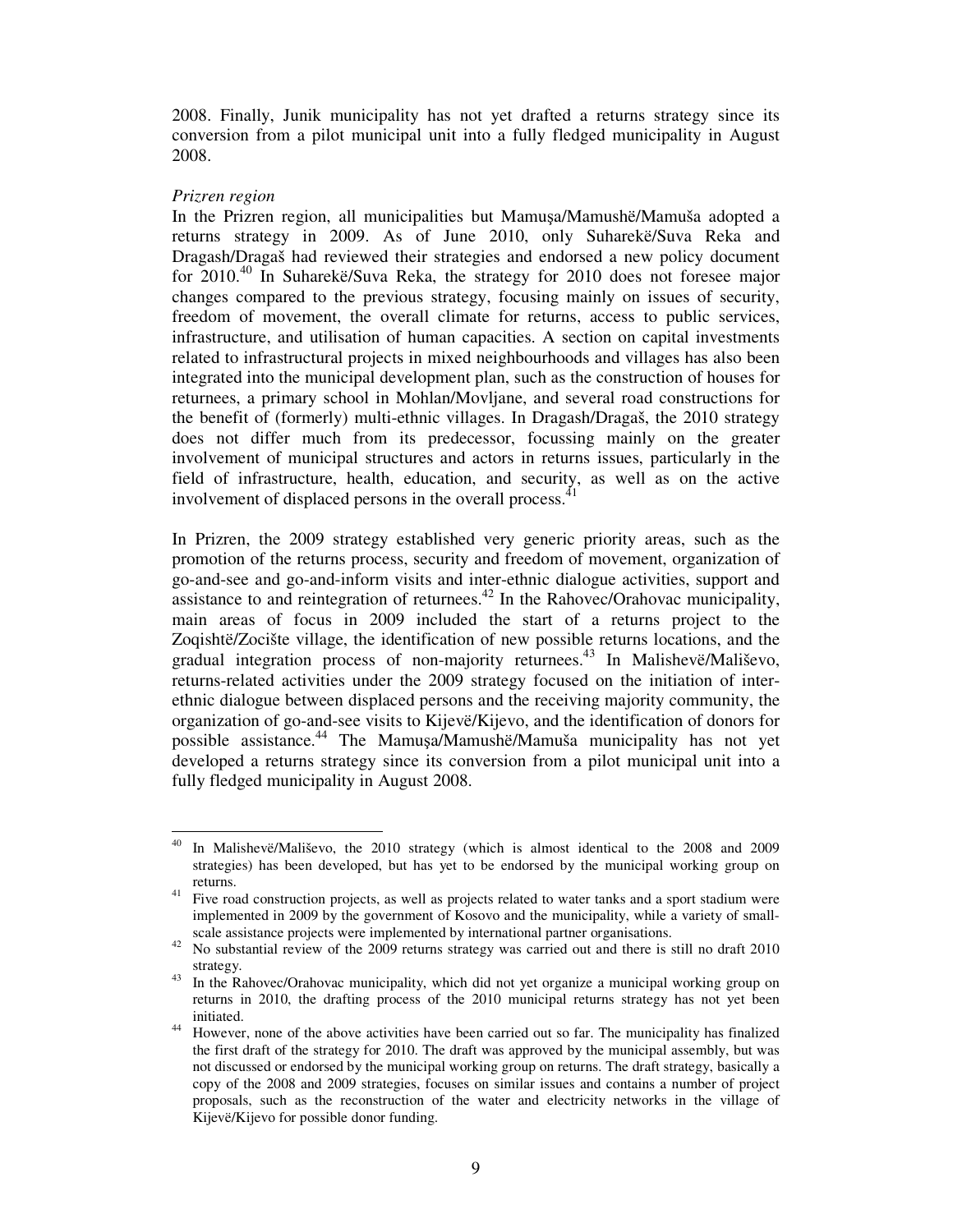#### *Prishtinë/Priština region*

In the Prishtinë/Priština region, four out of seven municipalities adopted a returns strategy in 2009.<sup>45</sup> Five municipalities, namely Fushe Kosovë/Kosovo Polje, Lipjan/Lipljan, Podujevë/Podujevo, Prishtinë/Priština, and Shtime/Štimlje have endorsed a new strategy for 2010. In Fushë Kosovë/Kosovo Polje, the 2010 municipal strategy includes the continuation of support to ongoing returns projects implemented by different donors as well as the facilitation of individual and group returns of Kosovo Serb displaced persons for instance to the village of Miradi e Eperme/Gornje Dobrevo. The Lipjan/Lipljan municipal returns strategy for 2010 focuses on support to individual and group returns to Lipjan/Lipljan town and different villages in the municipality, such as Hallaq I Vogël/Mali Alaš, Magurë/Magura, Vershevc/Vrsevce, and Vrelle/Vrelo, as well as infrastructure improvements in returns sites in general. In Podujevë/Podujevo, the 2010 strategy foresees reintegration support for Kosovo Roma and Ashkali returnees, the organization of inter-ethnic dialogue activities and identification of communities' needs, in particular in the fields of education and infrastructure. The Prishtinë/Priština municipality has identified as priority areas the greater involvement of local level participation mechanisms, improved co-ordination with associations of displaced persons, organization of dialogue and public awareness activities to promote security and tolerance among communities<sup>46</sup>, as well as support to individual returns. The Shtime/Štimlje strategy foresees the provision of municipal support to individual returns, including urban areas, the organization of dialogue activities, strengthening of civil society organizations and improving conditions for returns, including the areas of economic development, employment and housing.

The Obiliq/Obilić municipality has not yet endorsed a strategy for 2010 due to lack of support from the municipal leadership. The 2009 returns strategy focused on returns activities in the Sharagan/Saragan mahalla (Obiliq/Obilić town), Plementin/Plementina, Milloshevë/Miloševo, Obiliq/Obilić town, and Babin Most/Babimoc. The main areas of engagement included civil registration, access to education, health and social assistance for returnees, co-operation with the Kosovo Property Agency in cases of illegal occupation of properties, involvement of other municipal departments in the returns process, and identification of available funds for income generation projects. Finally, the Gllogoc/Glogovac municipality has never written a municipal returns strategy allegedly due to the low number of non-majority communities living in the municipality prior to the 1999 conflict and the low number of displaced persons.

With only very few exceptions, municipalities have not allocated specific budgetary resources for the implementation of proposed activities in the identified areas of focus of their municipal returns strategies. Instead, local institutions usually rely on funds provided by the central level or international organizations to implement returnsrelated activities. In many cases this has prevented the effective implementation of proposed projects and activities designed to assist displaced persons and returnees. Generally, municipalities have taken no steps to integrate the municipal returns strategies into their municipal development planning or to consider the budgetary implications of the strategies. In general, municipal returns strategies remain vague,

<sup>-</sup><sup>45</sup> Namely Fushë Kosovë/Kosovo Polje, Lipjan/Lipljan, Obiliq/Obilić, and Podujevë/Podujevo.

<sup>46</sup> For instance in Nëntë Jugoviq/Devet Jugovic, Lëbanë/Lebane, Bërmicë e Epërme/Gornja Brmjica, and in specific locations of the Prishtinë/Priština town.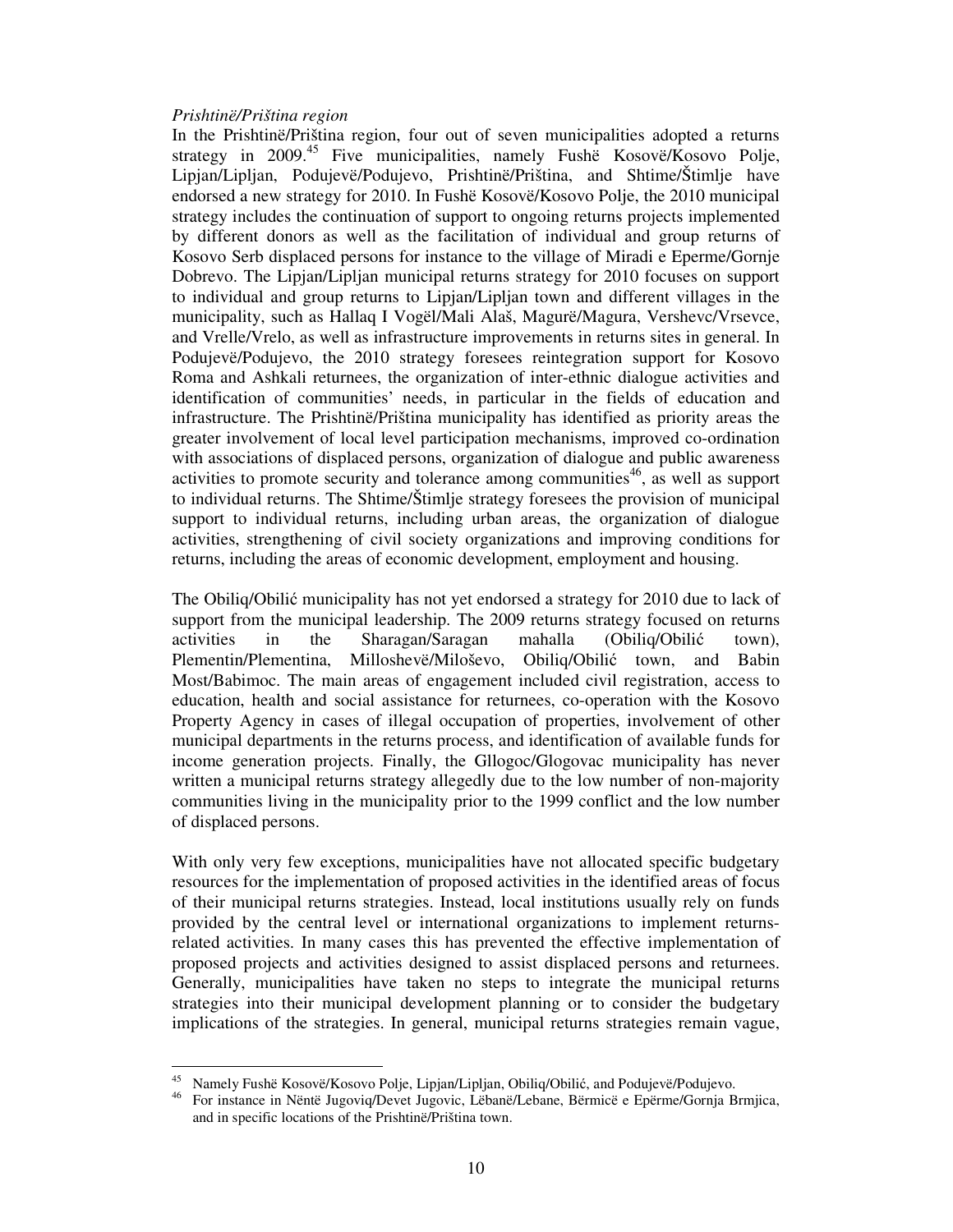are often poorly developed or not updated according to the needs and concerns identified.

#### **3.2 Municipal assistance activities for displaced persons and returnees**

The municipal returns strategies, if adopted, are often only partially implemented. In many cases, there is a considerable gap between planned and realized activities, and proposed budgets often exceed the resources available both at the local and at the central level. Nevertheless, some municipalities have made considerable efforts to support sustainable returns projects. A number of activities, mainly funded by the central level and international donors, have been successful, notably in assisting displaced persons and returnees with reconstruction and income-generation projects and other basic return assistance (e.g., food and non-food items) as well as ensuring that public services are available to facilitate their reintegration. In addition, officials in several municipalities actively participated in outreach visits to displaced persons to inform them about the situation in their place of origin and the returns assistance available.<sup>47</sup>

#### *Mitrovicë/Mitrovica region*

-

The municipality of Mitrovicë/Mitrovica has been generally supportive of returns to the Roma Mahalla and most recently of the relocation of displaced persons living in the lead contaminated camps in the northern part of the municipality.<sup>48</sup> However, much of this support has come as a result of pressure from the international community. Ongoing for the past year have been the European Union Mitrovicë/Mitrovica Roma, Ashkali and Egyptian Support Initiative (EU-MRSI), and the RAE Economic, Social, Transition, Advocacy and Resettlement/Reintegration Program (RESTART), funded by the European Commission and USAID and implemented by Mercy Corps, which aim to close the lead contaminated camps, Osterode and Česmin Lug in northern Mitrovica/Mitrovicë, and move most residents to row houses in the Roma Mahalla.<sup>49</sup> In May 2009, the municipality approved a document detailing the row houses to be constructed under the ongoing relocation programmes. However, the municipal assembly has yet to issue a decision formally allocating municipal land for a period of 99 years to the beneficiaries of the EU-MRSI and RESTART programmes. The deputy mayor for communities and the municipal returns officer organize and lead the Local Steering Committee established to coordinate the activities of the various stakeholders involved in the programme implementation. Among the main challenges to be addressed are the effective

<sup>47</sup>Outreach visits, including go-and-see and go-and-inform visits, are mainly organized by the UNHCR and the Danish Refugee Council in co-operation with the US Government's Bureau of Population, Refugees and Migration.

<sup>&</sup>lt;sup>48</sup> A total of 124 families displaced throughout Serbia, Montenegro and the lead-contaminated Osterode, Česmin Lug, and Leposavić/Leposaviq camps had returned to the Roma Mahalla under the framework of organized programmes initiated by UNMIK and the municipality of Mitrovicë/Mitrovica and implemented by the Danish Refugee Council and the Norwegian Church Aid between 2007 and 2009.

<sup>&</sup>lt;sup>49</sup> The main purpose of the RESTART project is to ensure safer and improved living conditions and livelihoods for up to 50 Roma and Ashkali displaced families from the lead contaminated camps of Osterode and Česmin Lug. Apart from housing, the project aims to support access to social and health services, education, employment and secure livelihoods. The EU-MRSI initiative aims to facilitate the resettlement of an additional 90 Roma and Ashkali families from the Osterode and Česmin Lug camps to the Roma Mahalla and to ensure their economically productive, secure and healthy reintegration.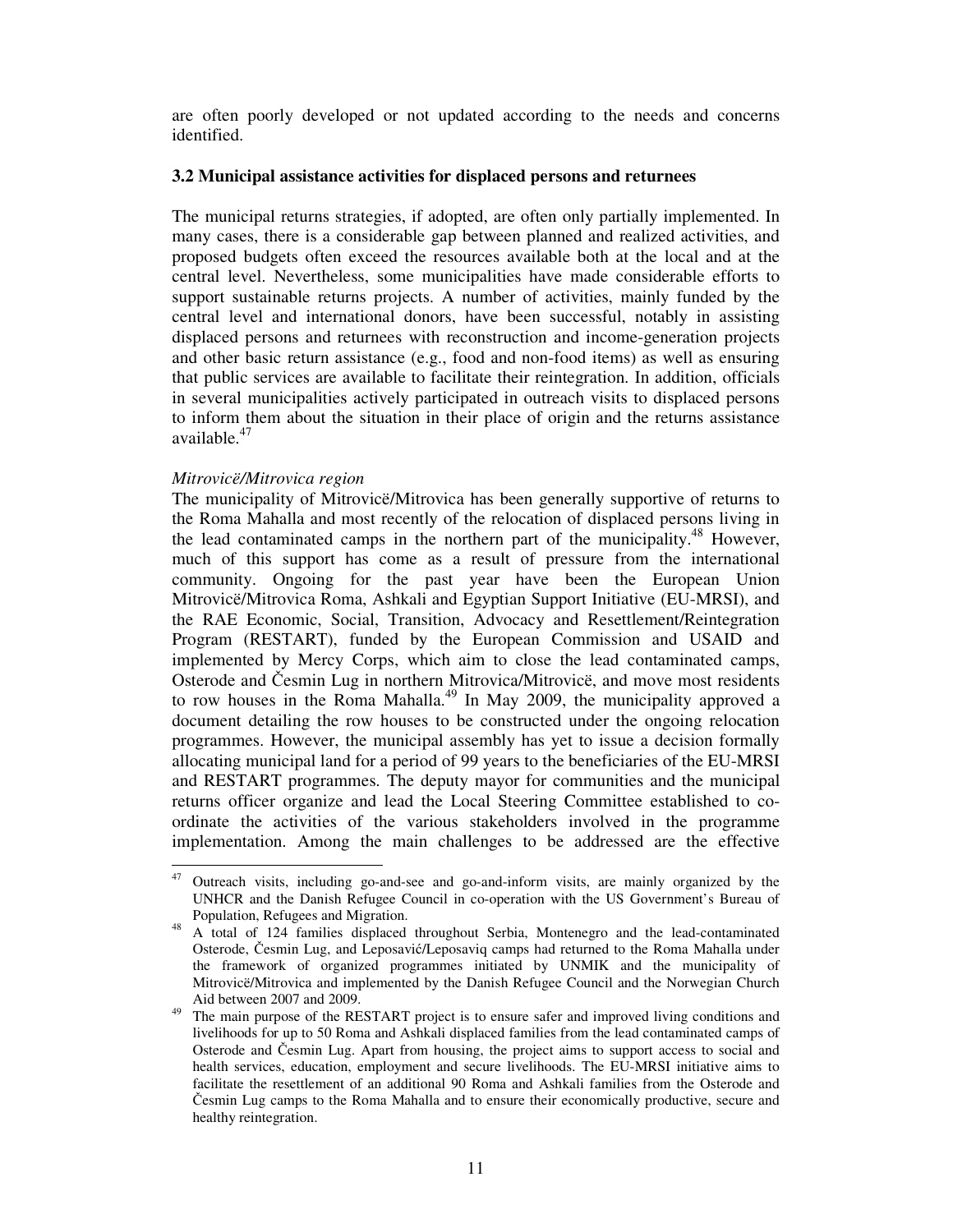involvement of communities in all stages of project implementation and decisionmaking as well as ensuring adequate access to public services, including proper medical care for camp residents suffering from lead poisoning, and to education, employment and income-generation opportunities.

In addition, municipal institutions participated in a number of go-and-see visits for Kosovo Serbs and Roma to Mitrovicë/Mitrovica town and the villages of Staritërg/Stari Trg and Tunel i Parë/Prvi Tunel. Finally, in spring 2009, the prospect of Kosovo Albanian returns to Brdjani/Kroi i Vitakut in northern Mitrovica/Mitrovicë brought some attention to the neglected returns project of Svinjarë/Svinjare in the south.<sup>50</sup> In June 2009, Mitrovicë/Mitrovica municipality began temporarily funding a daily bus line between Mali Zvečan/Zveçani Vogël in Zvečan/Zveçan municipality and Svinjarë/Svinjare in southern Mitrovicë/Mitrovica to enable the displaced to visit their properties, which had previously been reconstructed in 2006, but since then have largely remained uninhabited.

In the municipalities of Vushtrri/Vučitrn and Skenderaj/Srbica, only a few initiatives targeting displaced persons were implemented in 2009 and 2010. For instance, a returns project funded by the Ministry of Communities and Returns was implemented in the villages of Dalak/Doljak and Shitaricë/Stitarica in partnership with the Vushtrri/Vučitrn municipality. The project included the reconstruction of 15 houses, 13 houses for Kosovo Serb families and two for Kosovo Albanian vulnerable cases, as well as the rehabilitation of the sewage system and installation of a water pump by the municipality. In 2009, the municipality also facilitated access to municipal services for a number of Kosovo Serb individual returns to different villages in the municipality, and in 2009 and 2010 participated in go-and-see visits targeting Kosovo Serb and Ashkali displaced persons in different locations in the municipality, including Pantinë/Pantina and Samadrexhë/Samodreža.<sup>51</sup> In Skenderaj/Srbica, the implementation of a proposed returns project to the village of Runik/Rudnik is still pending due to lack of financial resources. In 2009, municipal officials participated in a go-and-inform visit for the Runik/Rudnik displaced persons to inform them about the progress of the project.

Little and irregular assistance comes from municipal institutions or international organizations to support displaced persons in the northern municipalities of Zvečan/Zveçan, Zubin Potok and Leposavić/Leposaviq. In Zubin Potok, UNHCR is seeking funding to support Croatian Serb and Kosovo Serb displaced persons. A housing rehabilitation project foresees the construction of twenty houses in Zupce/Zupç and Jagnjenica/Jagnjenicë villages. Another project aims to support the development of local business activities by constructing a cooling system for agricultural products. In Zvečan/Zveçan and Leposavić/Leposaviq,<sup>52</sup> no significant

<sup>-</sup><sup>50</sup> When Brdjani/Kroi i Vitakut reconstruction began, Kosovo Serb representatives insisted that any return to the north be reciprocated in the south.

<sup>51</sup> For instance, seven Kosovo Serb returnee houses were reconstructed in the villages of Grace/Gracë and Prilužje/Prelluzhë within the framework of the UNDP-managed SPARK project funded by the Ministry of Communities and Returns, in co-operation with the municipality.

 $52$  Since June 1999 the municipality of Leposavić/Leposaviq started receiving displaced persons from all over Kosovo and now hosts approximately 2,500 persons. The majority of Kosovo Serb displaced persons live in private accommodation, with relatives, or in collective centers in the town of Leposavić/Leposaviq and the settlements of Lešak/Leshak and Sočanica/Soçanicë.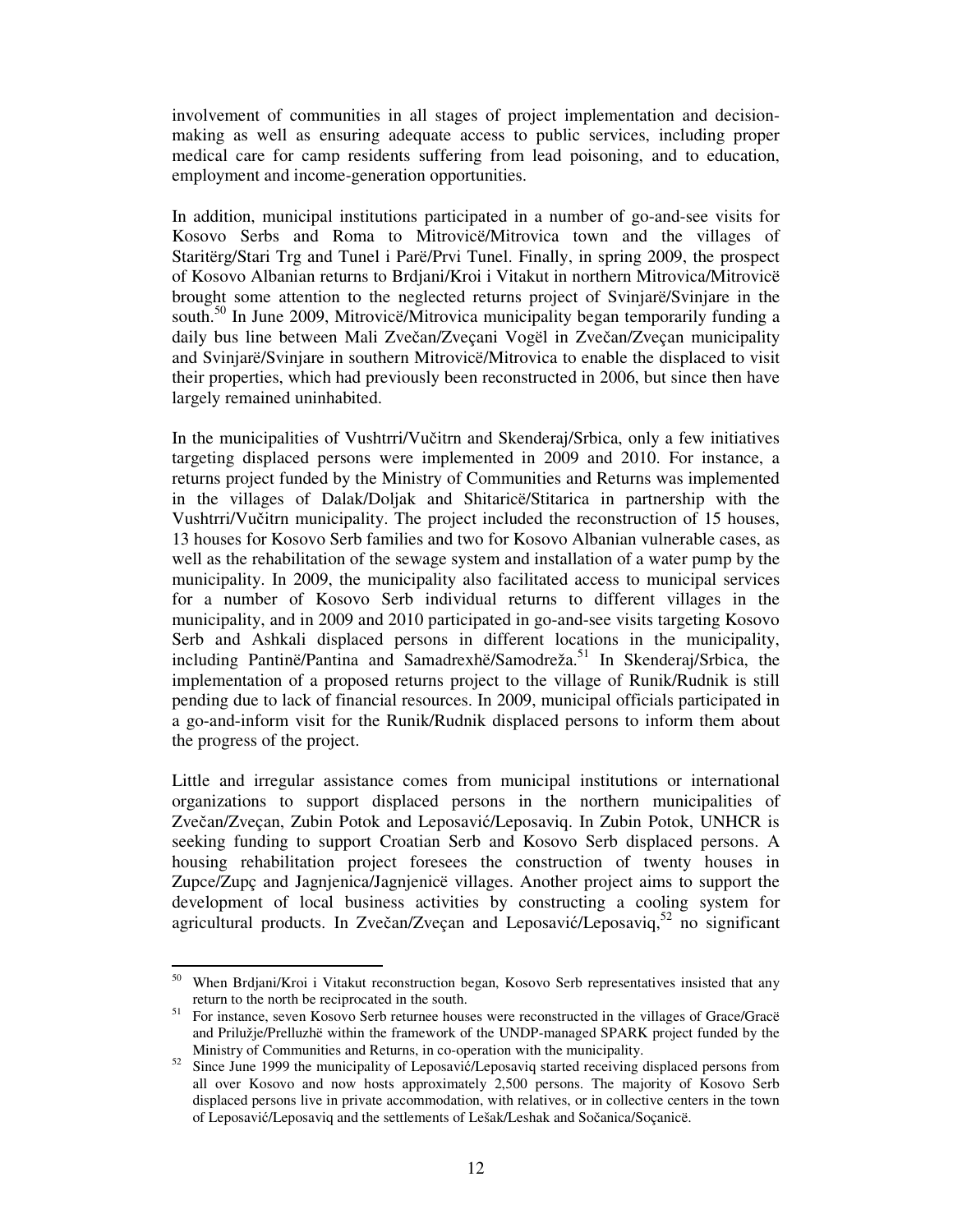assistance was provided by municipal institutions or international organizations to the displaced persons.<sup>53</sup>

#### *Gjilan/Gnjilane region*

The municipalities of Gjilan/Gnjilane, Ferizaj/Uroševac and Novo Brdo/Novobërdë have been generally supportive of returns by Kosovo Serb, Roma and Ashkali displaced persons to different villages and urban neighbourhoods. For instance, within the Return and Reintegration to Kosovo I project  $(RRKI)$ ,<sup>54</sup> 15 houses were reconstructed for Kosovo Serb families in the villages of Gornje Kusce/Kufcë e Epërme, Pasjane/Pasjan and Parteš/Partesh, in close co-operation with the municipality of Gjilan/Gnjilane.<sup>55</sup> Furthermore, in 2009, the municipality allocated municipal land in the Gllama/Glama neighbourhood for six Roma displaced families,<sup>56</sup> while UNHCR and the Ministry of Communities and Returns financially supported the construction of houses. Another six families were approved by the municipality, UNHCR and the Ministry of Communities and Returns for return assistance in 2010 funded jointly by the Ministry of Communities and Returns and UNHCR. Municipal officials participated in a number of go-and-see and go-andinform visits for Kosovo Serb and Roma displaced persons, including the Gjilan/Gnjilane town and several villages in the municipality,  $57$  as well as different locations within the region. In Ferizaj/Uroševac, within the framework of the UNDPmanaged SPARK project,<sup>58</sup> nine houses were constructed for Kosovo Serb families in the village of Softaj/Softović by April 2010, however although members of these families have taken possession of these houses their actual return is still pending. The municipality, upon the request of the Kosovo Albanian receiving community, had previously agreed to repair the roads leading to the return site, and in March the reconstruction process was completed. The Return and Reintegration to Kosovo II

<sup>53</sup> <sup>53</sup> Some requests for assistance to Kosovo Albanian returnees were received and approved by the Ministry of Communities and Return via UNHCR in co-operation with the municipal returns officers of these municipalities.

<sup>&</sup>lt;sup>54</sup> The Return and Reintegration in Kosovo I (RRKI) project is a joint initiative funded by the European Commission and the Ministry of Communities and Returns in partnership with UNDP, aimed at supporting the sustainable return of refugees and displaced persons through the increased involvement of government and non-government actors at both central and municipal level. The project is being implemented in four municipalities: Istog/Istok, Fushë Kosovë/Kosovo Polje, Pejë/Peć, and Gjilan/Gnjilane over a period of 21 months.

<sup>55</sup> The ongoing second phase of the RRKI project targets Kosovo Serb families originating from the village of Zhegër/Žegra who opted for integration in their places of displacement. The municipal assembly approved the allocation of municipal land in the village of Donja Budriga/Budrigë e Poshtme for the construction of houses for six Kosovo Serb families, while two other requests for municipal land in the villages of Donja Budriga/Budrigë e Poshtme and Pasjane/Pasjan are still pending approval. Three houses for displaced families from Zhegër/Žegra will be reconstructed on the land already belonging to beneficiaries in the villages of Gornje Kusce/Kufcë e Epërme, Parteš/Partesh, and Pasjane/Pasjan.

<sup>&</sup>lt;sup>56</sup> The families used to live in socially owned properties in the Qener qeshme/Čener česma neighborhood in the Gjilan/Gnjilane town and were displaced to the former Yugoslav Republic of Macedonia.

<sup>&</sup>lt;sup>57</sup> For instance to the villages of Përlepnicë/Prilepnica and Zhegër/Žegra, and the Abdullah Presheva/Abdula Preševo neighbourhood in the Gjilan/Gnjilane town.

<sup>&</sup>lt;sup>58</sup> The Sustainable Partnerships for Assistance to Minority Returns to Kosovo (SPARK) was developed in 2005 to provide an integrated umbrella mechanism for delivering the full spectrum of multi-sectoral assistance for both individual and group returns. The project, which closed in early 2010, was implemented by the United Nations Development Programme (UNDP) in close cooperation with Kosovo institutions, specifically the Ministry of Communities and Returns, municipalities, and local NGOs.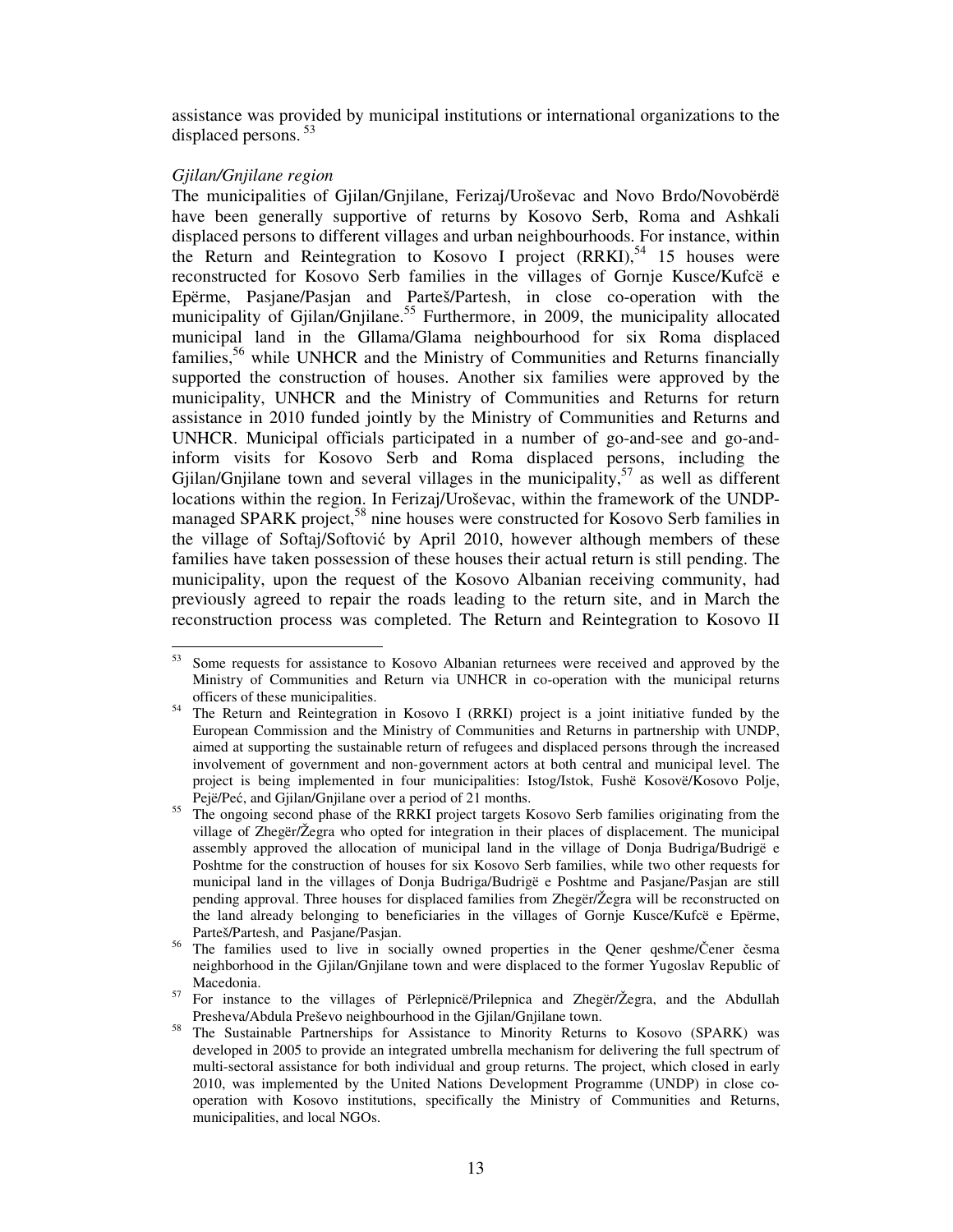project (RRKII)<sup>59</sup> aims to provide (re-)construction assistance and reintegration support to a number of Ashkali and Kosovo Serb displaced families.<sup>60</sup> The process of allocating land for the housing project is moving only slowly. Municipal institutions actively participated in various go-and-inform and go-and-see visits for displaced persons, including Ferizaj/Uroševac town and different villages in the municipality<sup>61</sup> as well as various locations in the region. In the Novo Brdo/Novobërdë municipality, returns-related activities have focused mainly on the implementation of the organized returns project to the village of Klobukar/Kllobukar, funded by the Ministry of Communities and Returns and the municipality. In July 2009, 22 Kosovo Serb families returned to their newly reconstructed houses in the village. Municipal institutions, in particular officials of the newly established municipal department for communities and returns, are actively engaged in assisting the returnees with civil registration procedures as well as other outstanding issues related to the returns project. $62$ 

In the municipalities of Viti/Vitina and Kamenicë/Kamenica, only a few returnsrelated initiatives were implemented during 2009 or 2010. After a month of dialogue between the Kosovo Albanian receiving community and UNHCR, the municipal assembly of Viti/Vitina approved the allocation of municipal land for the construction of houses by the Ministry of Communities and Returns and UNHCR for two Roma returnee families in the village of Radivojc/Radivojce.<sup>63</sup> Municipal officials participated in a number of go-and-see visits targeting Kosovo Serbs currently displaced in different locations in southern Serbia as well as Roma displaced in the former Yugoslav Republic of Macedonia.<sup>64</sup> In Kamenicë/Kamenica, despite the expression of interest by several Roma displaced families to return to their places of origin or relocate to other villages, the municipality has not taken any steps to facilitate their return and reintegration. In 2009, municipal institutions participated in a go-and-see visit for ten Kosovo Serb displaced persons to the village of Rahovicë/Oraovica, and another follow-up visit was conducted at the end of July 2010. The municipal working group on returns is currently reviewing a concept paper aimed at facilitating their return.

-

The Return and Reintegration to Kosovo II (RRKII) project is an initiative jointly funded by the European Commission and the Ministry of Communities and Returns and implemented by the Danish Refugee Council. The project aims at supporting the sustainable return of refugees and displaced persons over a 24 month implementation period. It is implemented in four municipalities: Klinë/Klina, Ferizaj/Uroševac, Obiliq/Obilić, and Rahovec/Orahovac.

<sup>&</sup>lt;sup>60</sup> Four Ashkali families currently displaced in the former Yugoslav Republic of Macedonia and nine Kosovo Serb families displaced in Leskovac, Niš, Kragujevac, and Kraljevo have been included in the beneficiary list of the project. Seven Kosovo Serb families have decided not to return for various reasons and the Danish Refugee Council, as the implementing agency, is currently in the process of selecting other beneficiaries among displaced Kosovo Serb.

<sup>61</sup>For instance, Talinoci Muhaxherëve/Muhadžer Talinovac, Bablak/Babljak, Softaj/Softović, Nakodim/Nekodin, Balaj/Stojković, Sazli/Sazlija, Neredime/Nerodimlje, Gërlicë/Grlica, and Doganaj/Doganović.

 $62$  The municipality has requested additional support from the Ministry of Communities and Returns to tackle problems related to the lack of potable water, electricity shortages in some properties, delays in launching income generation activities, and ensuring security of tenure for beneficiaries.

 $63$  The process was delayed because village representatives had previously sent a letter to the policy and finance committee chairperson opposing the return and claiming that these two families were involved in the looting of abandoned houses during the 1999 conflict.

<sup>&</sup>lt;sup>64</sup> For instance, to the villages of Tërpezë/Trpeza, Pozharan/Požaranje, and Radivojc/Radivojce.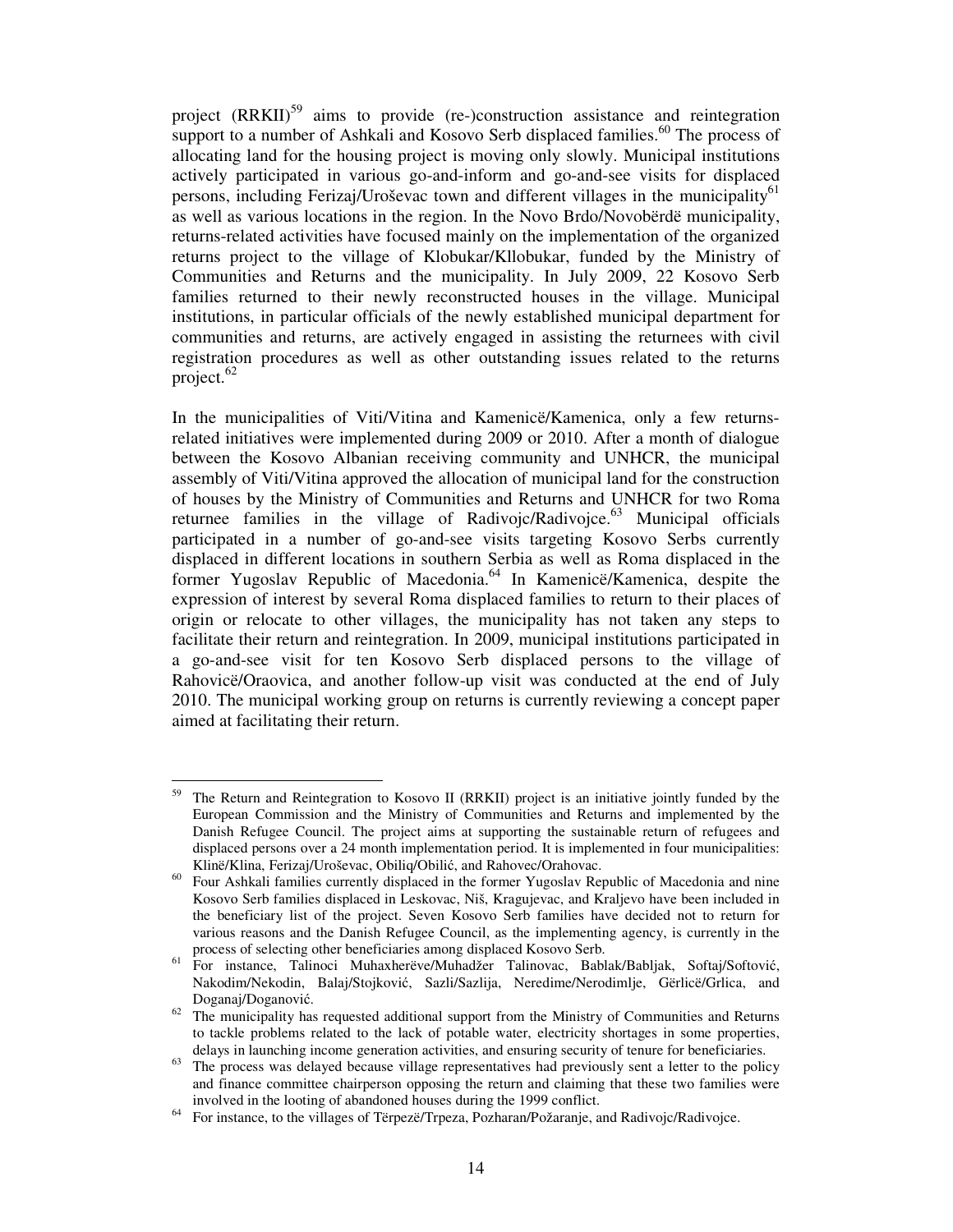In Štrpce/Shtërpcë, Kaçanik/Kačanik, and Hani i Elezit/Đeneral Janković, there have been no significant returns-related activities in 2009 and 2010. In Štrpce/Shtërpcë, activities have been focused on finding a solution for displaced persons living in the Brezovica/Brezovicë collective centres. In June 2010, the municipality allocated municipal land and issued a tender for the construction of three apartment buildings to accommodate displaced persons currently living in the collective centres and other socially vulnerable persons. The initiative is funded by the Kosovo government. Despite the occasional expression of interest by Roma displaced persons to return to Kaçanik/Kačanik, the municipality has taken no concrete steps or measures to support their return. Similarly, the return of Kosovo Serbs and Roma has not figured high on the agenda of Hani i Elezit/Đeneral Janković municipality.

#### *Pejë/Pe*ć *region*

The municipalities of Pejë/Peć, Istog/Istok and Kline/Klina have been generally supportive of the return of displaced persons belonging to the Kosovo Serb, Roma, Ashkali and Egyptian communities. For instance, within the framework of the RRKI project, a number of Kosovo Serb displaced families have been assisted with their return to several locations in the Pejë/Peć municipality.<sup>65</sup> In addition, the municipality supported the return of 27 Kosovo Egyptians to the Pejë/Peć town, Ljesane/Leshan, Vitomirica/Vitomiricë and Vragovac/Vragoc, as well as five Roma families to the Pejë/Peć town. Municipal officials, including the deputy mayor for communities, actively participated in a series of go-and-see visits for Kosovo Serb, Roma and Egyptian families in the Pejë/Peć town and several villages in the municipality,  $66$  as well as go-and-inform visits in Podgorica and Berane, Montenegro. The Istog/Istok municipality, within the framework of the RRKI project, supported the return of Kosovo Serb displaced persons to the villages of Gurakoc/Ðurakovac, Osojane/Osojan, Cërkolez/Crkolez and other villages. Furthermore, the municipality co-operated directly with the Ministry of Communities and Returns and a local nongovernmental organization to support the return of 20 Kosovo Serb families to the village of Sinajë/Sinaje in 2009. In addition, 16 Kosovo Egyptian families from Rudesh/Rudeš and two Roma families were relocated to the village of Serbobran/Srbobran in 2009 within the same project. The land for the relocation alternative was allocated by the municipality.<sup>67</sup> In 2010, the municipality further cooperated directly with the Ministry of Communities and Returns and other stakeholders in assisting Kosovo Serb families spontaneously returning to different locations within the municipality, including to Zallq/Žac, Dragoljevac/Dragolevc and Muževine/ Muzhevinë.<sup>68</sup> Finally, 13 go-and-see and three go-and-inform visits were

<sup>65</sup> <sup>65</sup>For instance, Vitomiricë/Vitomirica, the informal settlement of Llazoviq/Lazović, Belo Polje/Bellopojë, Pejë/Peć town, as well as Nakëll/Naklo and Maja e Zezë/Crni Vrh villages.

<sup>&</sup>lt;sup>66</sup> For instance, the villages of Zahaq/Zahać, Vitomiricë/Vitomirica, Ozdrim/Ozrim, Bllagajë/Blagaje, Berzhnik/Brežanik, Bllagajë/Blagaje, Turjakë/Turjak and Treboviq/Trebovic as well as the 7 Shtatori/7 Septembar settlement, Kristali settlement and Pejë/Peć town.

Further assistance is needed to tackle problems related to the repeated flooding of the return site and the water and electricity supply to households, as well as to ensure security of tenure and access to documentation, education and income generating opportunities for returnees.

<sup>&</sup>lt;sup>68</sup> In the village of Zallq/Žac, between 20 and 30 Kosovo Serb heads of households spontaneously returned in March 2010 and are currently living in tents provided by UNHCR. At the end of May 2010, over 120 requests for assistance to return to Zallq/Žac and other locations had been made to the municipality, according to the municipal returns officer. The construction of 35 new houses for Kosovo Serb returnees and receiving community in Zallq/Žac and Dragoljevac/Dragolevc funded by the Ministry of Communities and Returns has started in July 2010.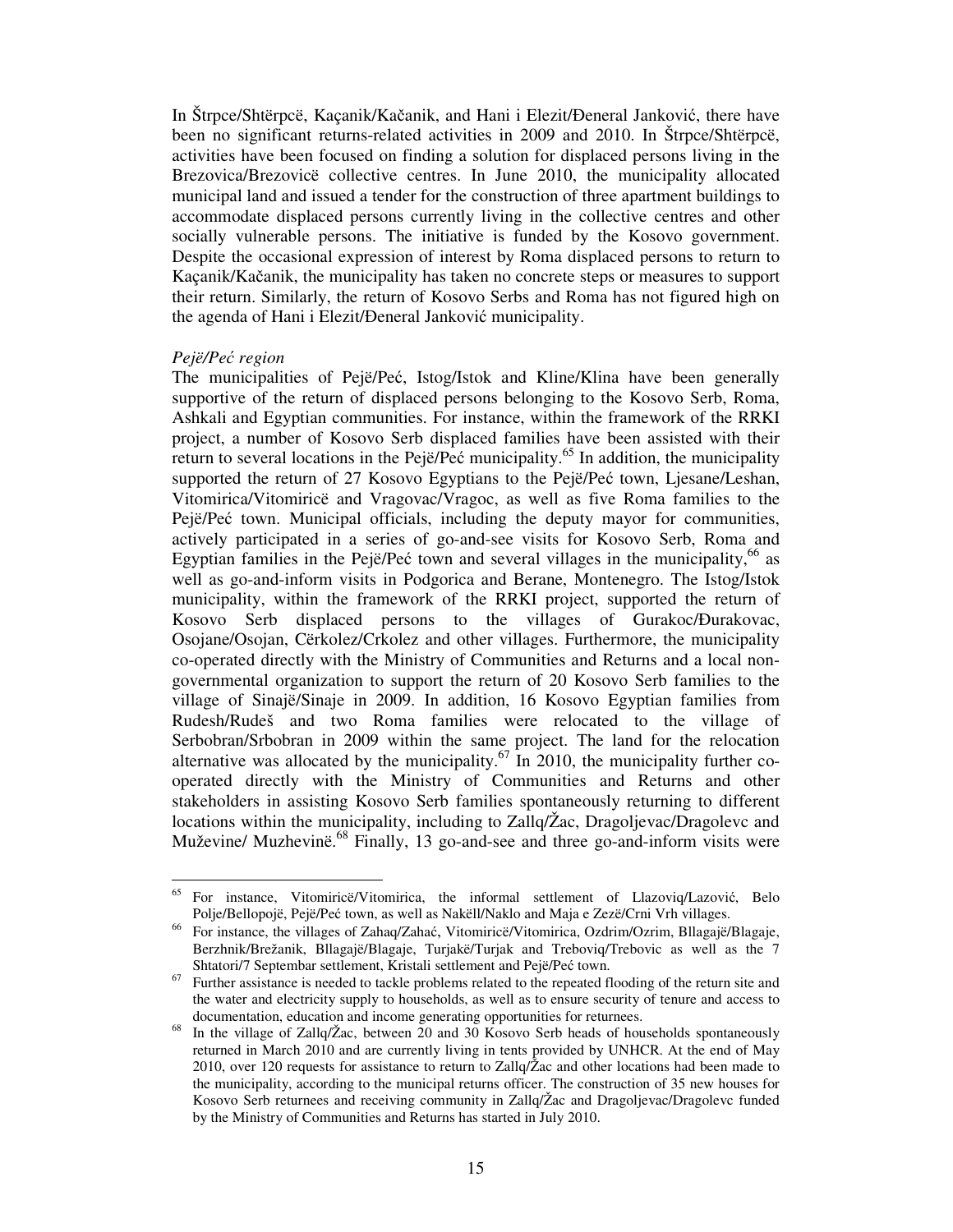conducted by the Danish Refugee Council and UNHCR in co-operation with municipal officials, including to Serbobran/Srbobran and several Kosovo Serb return sites as well as to places of displacement in Montenegro.<sup>69</sup> In Klinë/Klina, 17 Kosovo Serb families have recently returned within the framework of the RRKII project implemented in partnership with the municipality, while a number of other families have been approved for return assistance.<sup>70</sup> Furthermore, the municipality has supported the return of Kosovo Serb displaced persons to Pogragje/Pograde, Rudice/Rudice and Pjetric/Potrc as well as Berkovë/Berkovo villages. A number of Ashkali families who spontaneously returned to the municipality received humanitarian assistance packages from UNHCR, but have yet to be supported with other reintegration measures by the municipality. Municipal officials participated in 13 go-and-see and four go-and-inform visits, including the Klinë/Klina town and several villages in the municipality as well as different locations of displacement throughout the region. $^{71}$ 

In Deçan/Dečane and Gjakovë/Đakovica, only a few activities have been implemented to support the return of displaced persons. Municipal officials in Deçan/Dečane have participated in go-and-see visits for potential Kosovo Serb returnees, and in 2009, the municipal returns officer led a go-and-inform visit to Montenegro to discuss returns-related matters with Kosovo Serb and Kosovo Montenegrin displaced persons.<sup>72</sup> No significant initiatives were undertaken to facilitate the return of Kosovo Roma, Ashkali and Egyptian displaced families. In Gjakovë/Đakovica, no significant projects were implemented to support returns. During 2009 and 2010, a UNDP-managed SPARK project was implemented to support the return of six Egyptian families to Brekoc/Brekovac neighbourhood and Dujakë/Dujak village. Furthermore, the municipality in co-operation with the Ministry of Communities and Returns and UNHCR approved another eight Roma, Ashkali and Egyptian families for return assistance. Municipal officials participated in three go-and-see visits for Egyptian and Roma communities currently displaced in Montenegro. The municipality was also represented in go-and-inform visits to Egyptian and Roma displaced persons in Montenegro. A go-and-see visit for 15 Kosovo Serb displaced persons has been repeatedly postponed for the last five months allegedly due to lack of agreement between relevant stakeholders on the participants list.

#### *Prizren region*

Prizren municipality has been actively engaged in providing returns assistance during 2009 and 2010. Amongst the main initiatives is the return project to the village of Sërbica e Poshtme/Donja Srbica, for which the municipality has held several meetings with international stakeholders and the receiving community, and organized a go-andinform visit and a go-and-see visit of displaced Kosovo Serbs to the village.<sup>73</sup>

<sup>69</sup> <sup>69</sup> Displaced persons visited the villages of Muzhevinë/Muževina, Grab/Shkoza, Dubravë/Dubrava, Belicë/Belica, Banjë/Banja, Polan/Polane, and Serbobran/Srbobran.

<sup>&</sup>lt;sup>70</sup>Return locations include the villages of Dollc/Dolac, Grebnik/Grebnik, and Klinë/Klina town.

<sup>&</sup>lt;sup>71</sup> Go-and-see visits were conducted in the Klinë/Klina town and in the villages of Dollcë/Dolac, Drsnik/Dresnik, Pogragjë/Pograđe, Drenoc/Drenovac, Budisalc/Budisavci, and Dollc/Dolac. Goand-inform visits included Kraljevo, Kragujevac, and Čačak.

<sup>&</sup>lt;sup>72</sup> As a result, 13 new requests for returns assistance from Kosovo Serbs currently displaced in Montenegro have been submitted to the municipality in 2010.

<sup>&</sup>lt;sup>73</sup> The municipality has allocated  $\epsilon$ 90,000 for the restoration of the village's water supply system, while the Ministry of Communities and Returns has invested approximately  $\epsilon$ 340,000 for the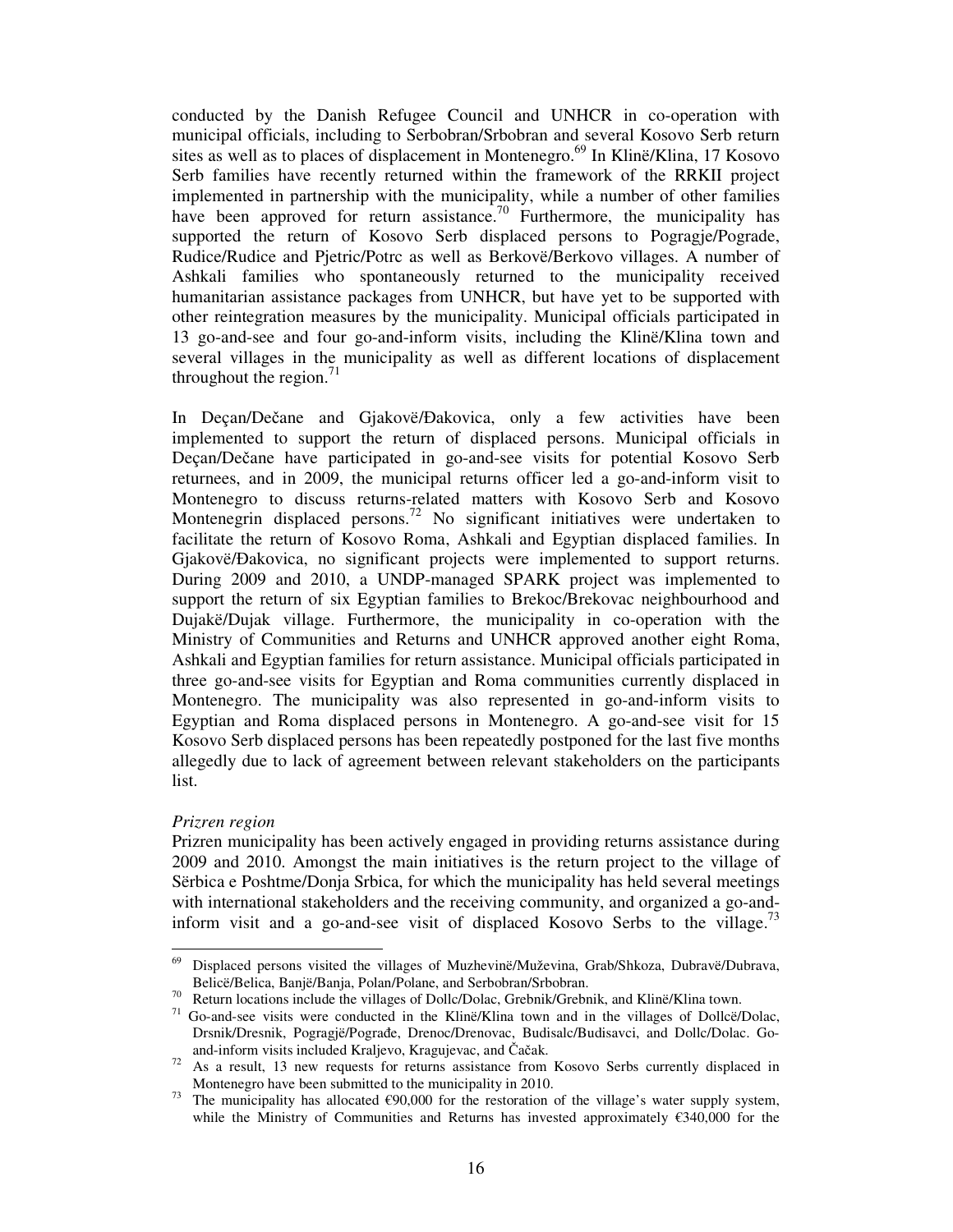Furthermore, preparations for the reconstruction of ten Kosovo Serb houses in the centre of Prizren town initiated and funded by the Ministry of Communities and Returns and international donors are underway. Municipal officials have participated in several go-and-see visits.<sup>74</sup> The Prizren municipality is also demonstrating a new commitment to reaching out to possible returnees displaced within Kosovo. For instance, in October 2009, the municipal returns officer visited, for the first time since the 1999 conflict, approximately 25 (out of an estimated 200) Kosovo Serbs displaced in Štrpce/Shtërpcë municipality.

Suharekë/Suva Reka and Rahovec/Orahovac are generally supportive of returns and take ownership of the process. For instance, in Suharekë/Suva Reka, the first ever goand-inform visit since the 1999 conflict was carried out successfully in June 2010. The Suharekë/Suva Reka municipal returns officer, with logistical support from UNHCR, participated in a two-day visit to Belgrade, where he and Ministry of Communities and Returns representatives met with displaced Kosovo Serbs from the villages of Mushutishtë/Mušutište, Reçan/Recane, Leshan/Lešane, and Mohlan/Movljane to encourage their return and to inform them about the current situation in the municipality. In addition, municipal officials participated in a number of go-and-see visits.<sup>75</sup> All visits were characterized by the active involvement of either the mayor or the deputy mayor. In Rahovec/Orahovac, RRKII is the main assistance project. In March 2010, the municipal returns officer, representatives of the Ministry of Communities and Returns, the Danish Refugee Council and UNHCR took part in an assessment visit, where they met 50 potential Kosovo Serb beneficiaries. In addition, during 2009 and 2010, one go-and-see visit to Rahovec/Orahovac town for 12 displaced Kosovo Serbs and one extended go-and-see visit to Zočiste/Zoqishtë village for 30 displaced Kosovo Serbs were organized with the active involvement of municipal officials, including the mayor and other senior officials. The visit to Zočiste/Zoqishtë village was preceded by a go-and-inform visit to Belgrade by municipal officials, along with representatives of the Ministry of Communities and Returns and UNHCR. Land allocation has been promised several times by the mayor and other senior municipal officials, but has not yet been achieved.

The Dragash/Dragaš municipality continues to encourage the return of displaced persons to the municipality, and regularly provides potential returnees with advice and guidance on assistance available upon return. However, the municipality, lacking a budget for the municipal returns officer, is not able to play a proactive role when it comes to returns-related activities.<sup>76</sup> In 2009 the municipal returns officer, along with the municipal community officer and senior municipal officials, participated in a UNHCR-organized go-and-inform visit to displaced Gorani in Belgrade. Finally, in Malishevë/Mališevo and Mamuşa/Mamushë/Mamuša, no assistance projects for displaced persons have recently been undertaken. The last activities in Malishevë/Mališevo took place in 2002 and 2003, when the German KFOR and the

-

construction of 13 houses for displaced Kosovo Serbs and four houses for beneficiaries from the receiving community.

<sup>&</sup>lt;sup>74</sup> For instance, to Prizren town, one to Vrbiċane/Vërbicanë, and one to Lubizhdë/Ljubizda.

<sup>75</sup> For instance, to the villages of Mushtishtë/Mušutište, Mohlanë/Movljane, and Reçan/Rečane.

 $76$  In the absence of financial contributions, the municipality has not been able to take full ownership of the returns process. Despite the municipal returns officer's concerns, no specific budget has been allocated for returns-related activities in the recent years. The Ministry of Communities and Returns in co-operation with the municipality and UNHCR has approved a number of families for return assistance.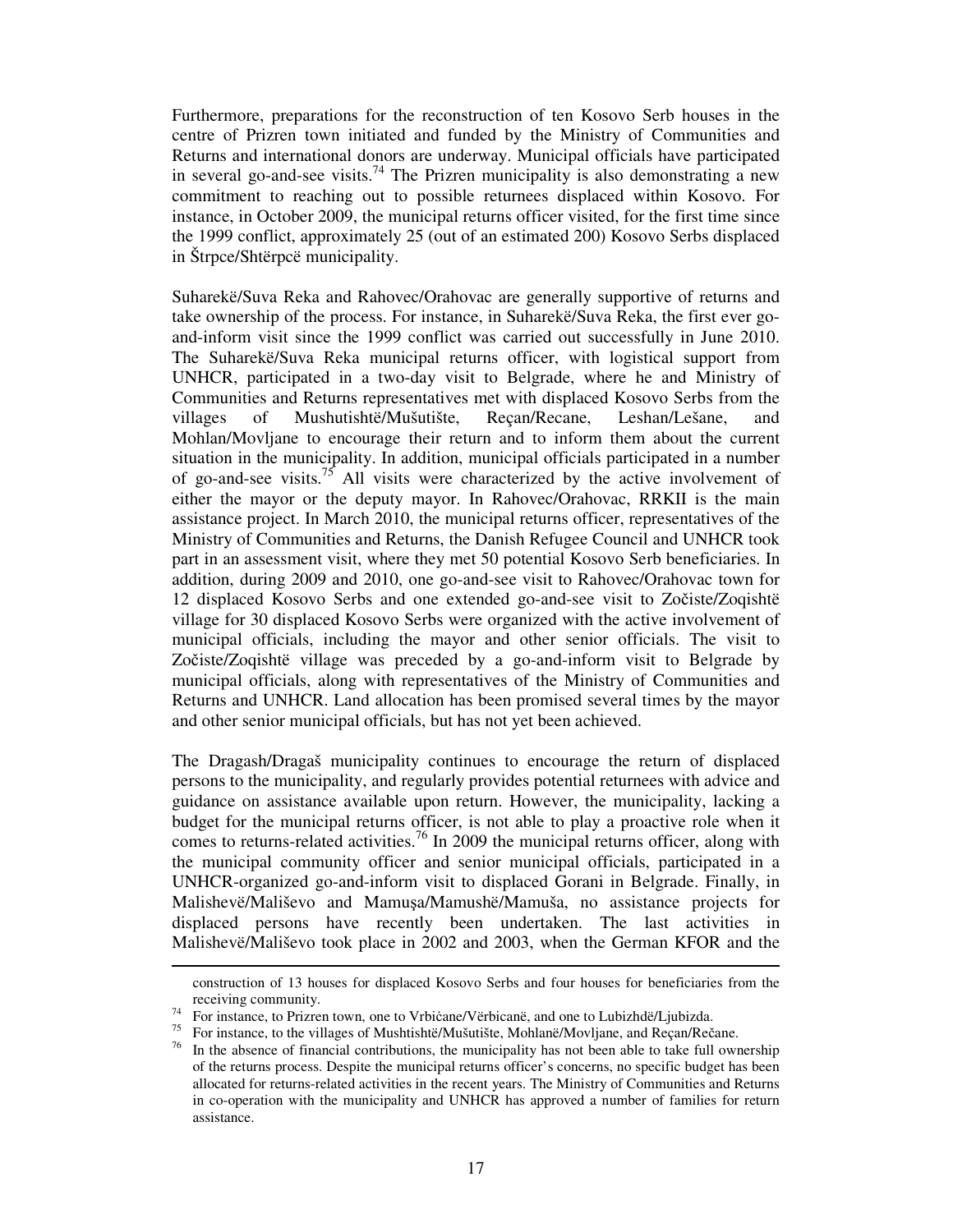Kosovo police organized visits of Kosovo Serb displaced persons to the municipality. The Mamuşa/Mamushë/Mamuša municipality has so far not engaged in returnsrelated activities since its conversion from a pilot municipal unit into a fully fledged municipality in August 2008.

#### *Prishtinë/Priština region*

In Prishtinë/Priština, Fushë Kosovë/Kosovo Polje, Obiliq/Obilić, and Shtime/Štimlje several initiatives aimed at supporting the return of Kosovo Serb, Roma and Ashkali displaced persons have been implemented in 2009 and 2010. In Prishtinë/Priština, the main returns initiative targeting Kosovo Serb families, displaced in Kosovo and within the region, is currently being implemented in the village of Laplje Selo/Llapjeselle by the Ministry of Communities and Returns in co-operation with the municipality. In 2010, 33 apartments were handed over to project beneficiaries, including 19 families displaced outside Kosovo and 14 in different locations in Kosovo.<sup>77</sup> The construction of apartments for an additional 88 displaced families is underway. In addition, some Roma and Ashkali families in the Divanjoll neighbourhood, Besi/Besinje and Vranjevc/Vranievac benefitted from housing reconstruction assistance provided by the Ministry of Communities and Returns and UNHCR in co-operation with the municipality. Municipal officials have participated in various outreach and information activities organized by UNHCR and the Danish Refugee Council in 2009 and 2010.<sup>78</sup> In Fushë Kosovë/Kosovo Polje, municipal institutions supported activities within the framework of the RRKI project. Twentythree displaced families, including 14 Ashkali, two Roma, six Kosovo Serbs and one Kosovo Montenegrin, benefitted from housing reconstruction assistance and income generation measures in  $2009$ .<sup>79</sup> The municipal returns and municipal community officers participated in several go-and-inform visits to different locations in the region.

In the Obiliq/Obilić municipality, municipal officials were involved in the selection process of beneficiaries under the RRKII project and in facilitating pre-returns meetings and outreach activities to identify displaced persons interested to return to the municipality.<sup>80</sup> In addition, the municipality supported the return of several Roma and Egyptian families to the villages of Plemetin/Plemetina and Obiliq i Vjeter/Stari Obilić, who benefitted from housing construction assistance under the UNDPmanaged SPARK project. The municipal returns and community officers and the deputy mayor for communities participated in several go-and-see visits, involving Kosovo Serb, Roma and Ashkali displaced persons, as well as in a series of go-and-

 $77\,$ Responsibilities for the project, which foresees housing and socio-economic assistance for a total of 60 families (including 24 displaced outside Kosovo, 30 displaced within Kosovo and six social cases), have since been handed over to the newly established municipality of Gracanica/Graçanicë.

<sup>&</sup>lt;sup>78</sup>For instance, the municipal returns officer took part in two go-and-inform visits to the collective centre "Konik I and II" and one to Berane (Montenegro), as well as one go-and-inform visit to the Serbian towns of Novi Sad and Zrenjanin, where several Kosovo Roma, Ashkali and Egyptian families are displaced.

 $79$  Returns sites in the municipality include the Kosovo Roma, Ashkali and Egyptian inhabited 02, 07, 028, 029 neighbourhoods in the town and the village of Nakaradë/Nakarade.

<sup>&</sup>lt;sup>80</sup> Overall, 22 families, including 12 Kosovo Serb, six Kosovo Roma and four Kosovo Ashkali, will benefit from housing reconstruction and socio-economic assistance under the project.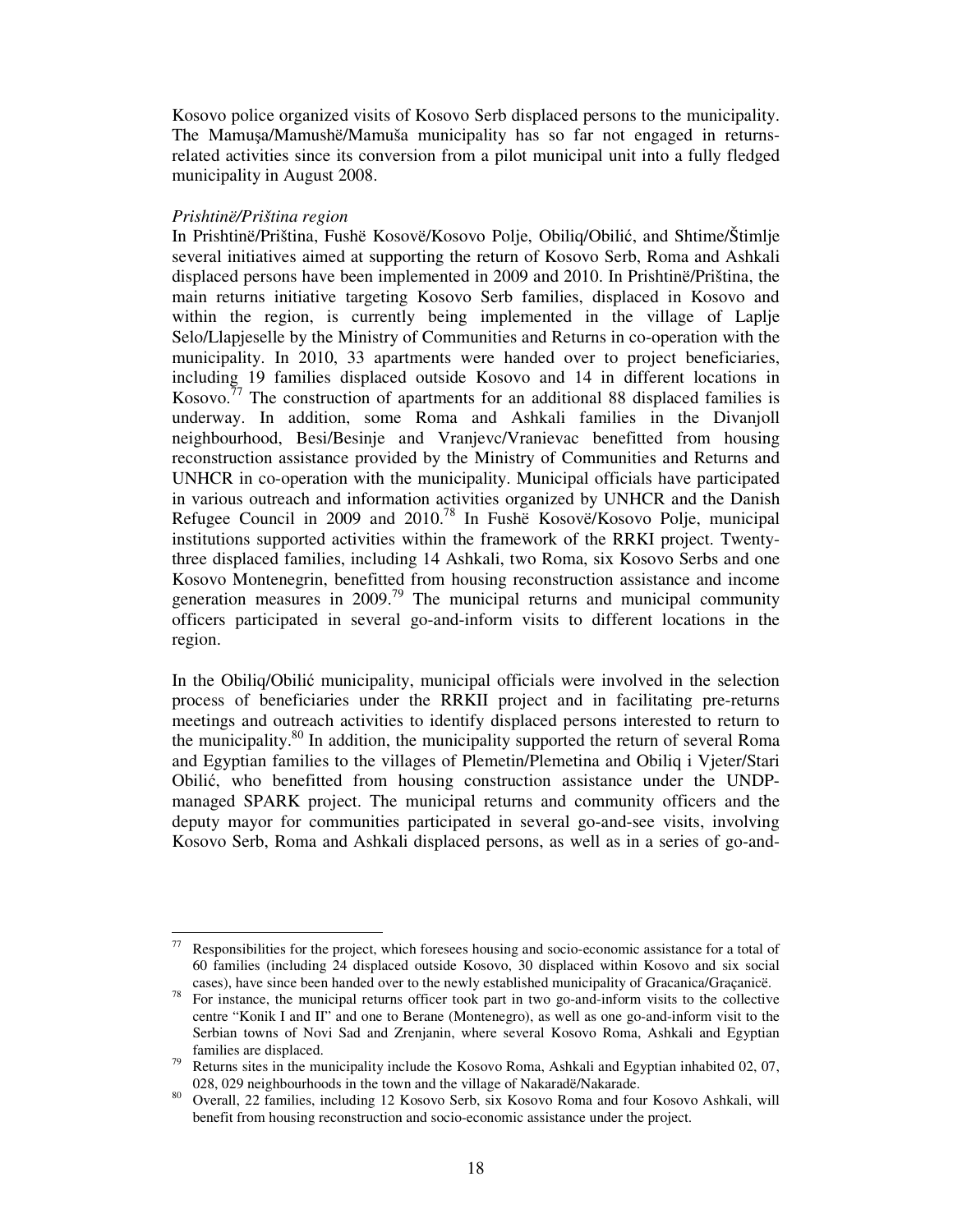inform visit to several locations in the region.<sup>81</sup> In Shtime/Štimlje, during 2009 and 2010, eight Ashkali families, comprising of 21 members, have returned voluntarily to their place of origin in the Shtime/Štimlje town. They all received housing and income generation assistance under the UNDP-managed SPARK project as well as humanitarian aid (food and non-food items) from UNHCR. Municipal institutions, including the deputy mayor, returns officer and community officer, participated in two go-and-see visits for displaced Kosovo Serbs to the village of Muzičane/Muzeqinë and for Ashkali families to the Shtime/Štimlje town organized by the Danish Refugee Council.

In Lipjan/Lipljan, Podujevë/Podujevo, and Gllogoc/Glogovac municipalities, few if any returns-related activities were carried out during 2009 and 2010. In Lipjan/Lipljan, the municipality supported the return of several Roma and Ashkali displaced families in 2009 and 2010. In Podujevë/Podujevo and Gllogoc/Glogovac, no specific projects were implemented to assist displaced persons in achieving a durable solution.

#### **4. CHALLENGES FACED BY MUNICIPALITIES IN RESPONDING TO THE NEEDS OF DISPLACED PERSONS AND RETURNEES**

While some municipalities have made considerable efforts to support displaced persons and returnees, mainly within the framework of projects funded by the central level and various international donors, the return and reintegration of displaced persons continues to pose major challenges to municipalities throughout Kosovo. The challenges in developing and effectively implementing policies, strategies and projects for displaced persons and returnees at the local level are numerous. They include lack of political will on the part of local institutions to support returns, lack of financial resources at the municipal level, and limited capacity for policy-making, project planning and project implementation by municipal institutions. In addition, insufficient co-ordination between relevant stakeholders at the municipal level and between the central and local levels as well as the poor functioning of institutional and co-ordination mechanisms in some municipalities, represent challenges preventing local institutions from providing more effective assistance to displaced persons and returnees.

# *Lack of political will or commitment to returns*

The limited political will or commitment by some municipalities to support returns is one of the main obstacles to the adoption and effective implementation of policies, strategies and projects aimed at assisting displaced persons and returnees. The development of municipal returns strategies should be driven by senior officials, including the mayor, deputy mayor and directors of departments, assuming the leading role and taking direct responsibility for the process. However, in the majority of cases, the process is led by the municipal returns and community officers with little involvement or support by the municipal leadership. In the past, this has lead to considerable delays in the adoption of returns strategies as well as to the failure to integrate returns strategies into municipal development plans that take into consideration the budgetary implications of the strategies.

<sup>-</sup><sup>81</sup>For instance, the Serbian towns of Kruševac, Niš, Kraljevo, Beograd, Novi Sad, Subotica, Požarevac, Vrnjačka Banja, Mataruška Banja, Obrenovac, Kragujevac and Svilajnac, as well as Podgorica and Berane (Montenegro), and Skopje (former Yugoslav Republic of Macedonia).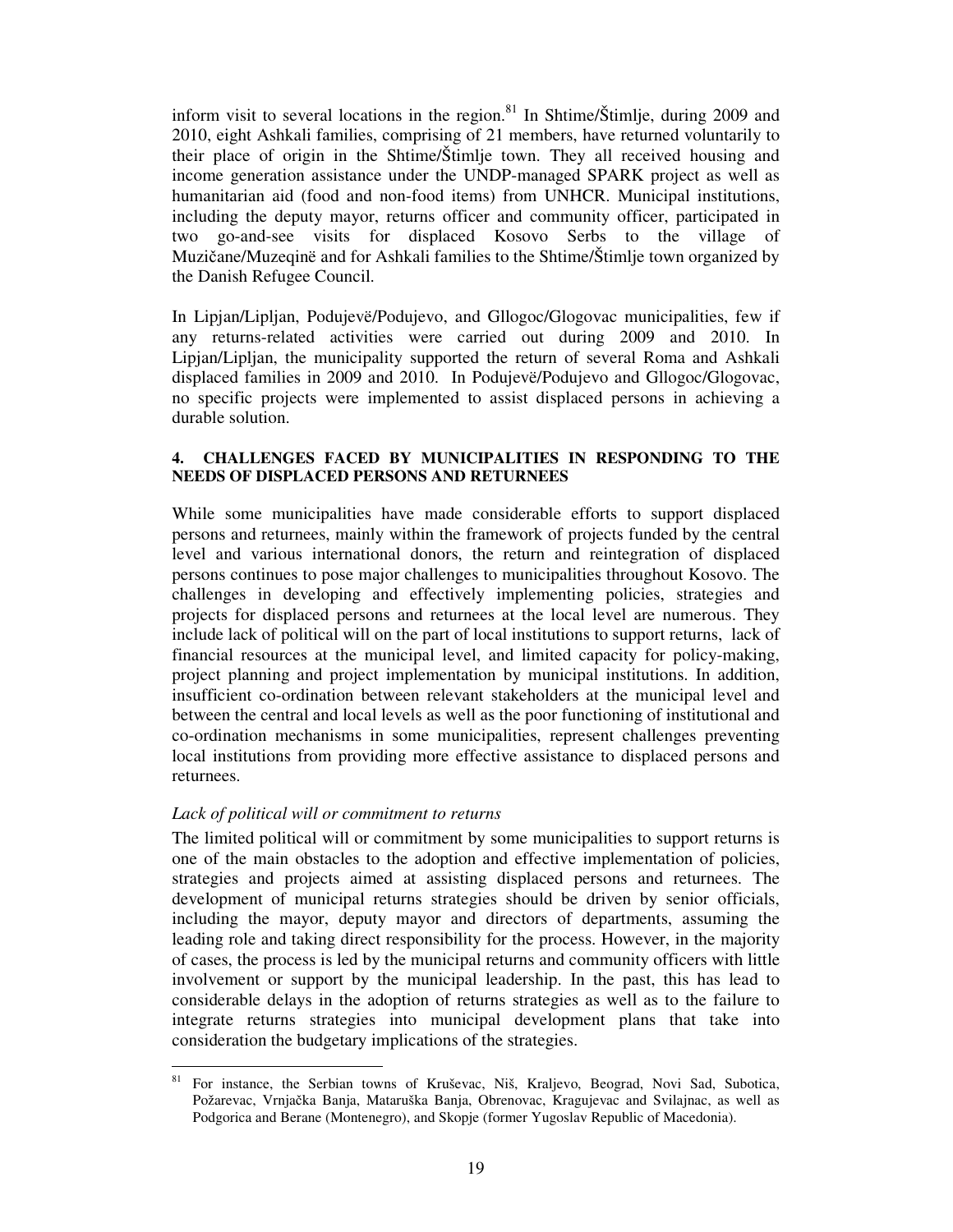Where municipal returns strategies have been adopted, the timely implementation of planned activities or projects is often hampered for want of commitment by the municipal leadership to actively engage in returns-related activities and to provide the necessary administrative, financial, and logistical support to municipal returns and community officers to assist displaced persons and returnees. In addition, the lack of political will often manifests itself crucially over the issue of land allocation for planned return initiatives. While municipal community and returns officers in most municipalities regularly engage in outreach activities, including go-and-see and goand-inform visits, the involvement or active participation of senior officials in these visits is often lacking. Similarly, the participation of senior officials in returns bodies and task forces at the municipal level is often weak, and at times prevents these bodies from properly executing their functions, such as facilitating co-ordination among the stakeholders involved in the returns process. Often the responsibility to assist displaced persons and returnees is left entirely to the municipal returns officers and/or the municipal community offices. Whilst these individuals may be committed to working for sustainable returns, the lack of interest and support by the municipal leadership often has a detrimental effect.

#### *Lack of financial resources*

The effective implementation of existing government policies and projects on returns and reintegration is often hampered by the lack of financial resources at the municipal level to adequately assist displaced persons and returnees. Municipal returns strategies, if adopted, are generally not accompanied by adequate funds to implement them. Often, the specific resource requirements associated with proposed activities or projects are not clearly identified. It is not clearly indicated whether municipalities plan to use their own budgets or to pursue other sources of funding to undertake the proposed activities or projects. This means that in many cases municipal returns strategies are lists of good intentions without an appropriate budget allocated for their implementation. Although municipalities are obliged to provide adequate funding to assist displaced persons and returnees with their reintegration, in reality, they mainly rely on funding available from the central level for the implementation of proposed municipal activities or projects aimed at assisting displaced persons or returnees.

In most municipalities there is no separate budget line to support returns and reintegration activities or to ensure the effective functioning of municipal bodies mandated with the protection and promotion of the rights of communities, including displaced persons and returnees. With very few exceptions, municipal community and returns officers are not provided with adequate financial resources to fulfil their dayto-day responsibilities to support displaced persons and returnees. As an example, many are lacking basic operational equipment such as computers, telephones or vehicles. Without access to a vehicle, municipal returns and community officers cannot conduct much-needed outreach activities. Furthermore, there is often a scarcity of funds to address requests for assistance, or to supplement activities occurring at return sites. This lack of adequate budget support means that those municipal officials who are responsible for responding to the needs of displaced persons and returnees are often unable to do so in an effective manner.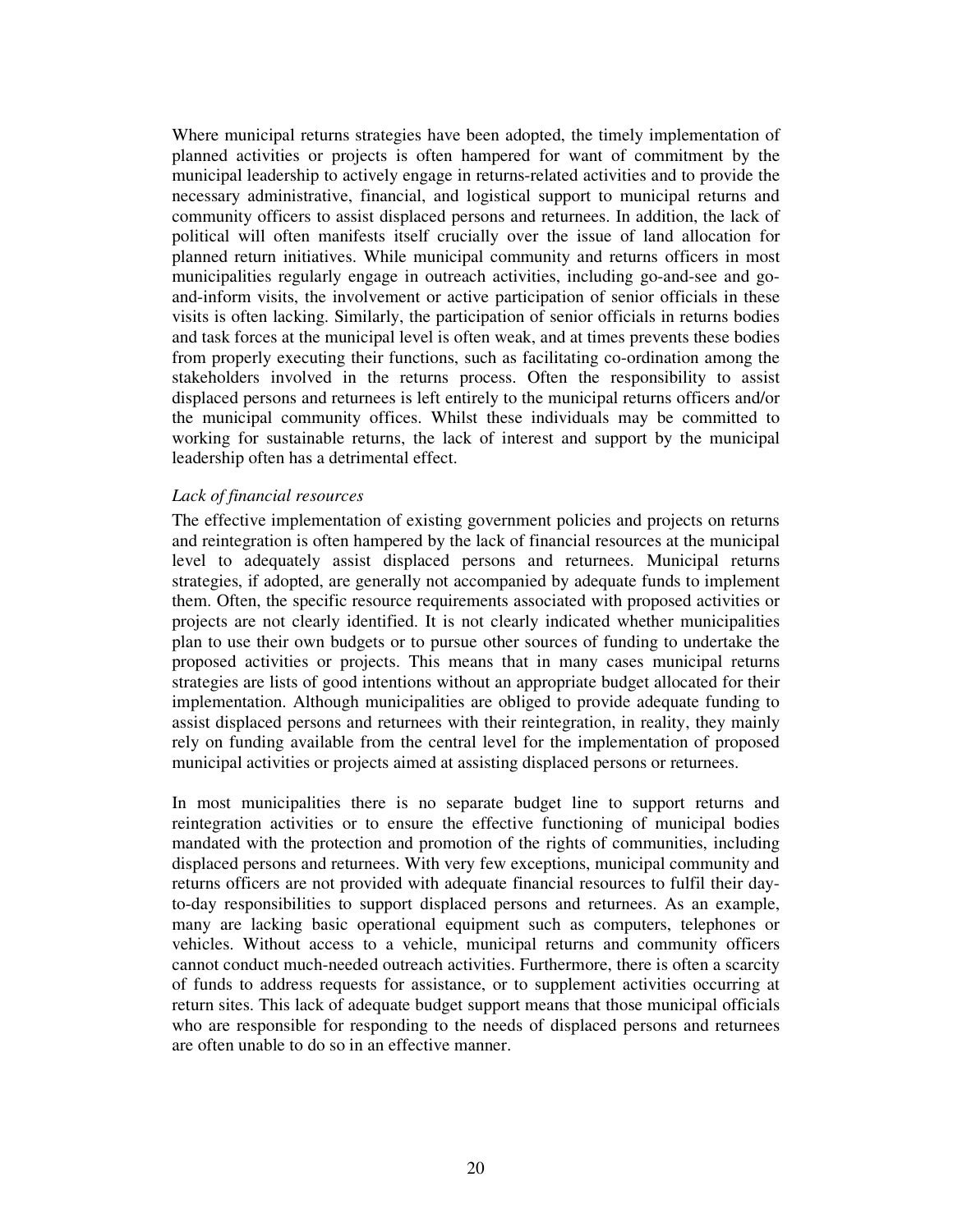*Lack of capacity for policy-making, project planning and project implementation*  The deficiency of administrative and technical capacity of municipal institutions continues to present challenges to the development and effective implementation of policies and projects aimed at assisting displaced persons and returnees. Municipal community and returns officers throughout Kosovo have received numerous trainings by the Ministry of Communities and Returns and various international organizations and are well aware of their roles and responsibilities. However, the administrative and technical capacity of relevant officials including mayors, deputy mayors and directors of departments to deal with issues of displacements and returns remains low. In many cases, officials lack knowledge of the particular needs of displaced persons and returnees as well as the capacity to design and implement comprehensive returns strategies, policies and projects through a participatory process involving all relevant actors in the field of returns. As a consequence, the quality of strategies and assistance projects is often low. However, where municipalities have received intensive support to assist them in implementing return and reintegration projects – for example through the two RRK projects – capacities are improving gradually. Although these projects currently only assist eight Kosovo municipalities, it is expected that similar projects will be launched in the future.

*Lack of co-ordination at the municipal level and between the central and local levels*  The lack of co-ordination and co-operation between stakeholders involved in the returns process has been repeatedly cited as one of the main challenges to the effective planning and implementation of strategies, policies and projects on returns and reintegration by municipal officials. In many cases, municipal returns strategies are written primarily by the municipal returns and community officers rather than developed through a participatory approach involving municipal officials from different departments, local-level participation mechanisms, representatives from civil society and international organizations, as well as displaced persons and their associations. Where there are functioning municipal working groups on returns, cooperation between this body and others who are responsible for non-majority communities issues is often lacking. $82$  Senior municipal officials, the receiving community and displaced persons' representatives often do not actively participate in working group meetings and task forces set up to develop municipal strategies and coordinate project activities. The absence of co-ordination and co-operation among municipal stakeholders, as well as between the municipality, the receiving community and potential returnees during the development and implementation of policies and projects makes it difficult to respond adequately to the needs of displaced persons and returnees.

Such challenges can be further exacerbated by the weak flow of information between the central level, mainly the Ministry of Communities and Returns, and the municipal level. In the past, municipalities have repeatedly complained about the lack of information and guidance from the central level related to the development process of municipal returns strategies. Similarly, municipalities are often uninformed about ongoing programmes and projects managed by the central level and in some instances about application procedures for funds available at the central level to implement

-

 $82$  Local level mechanisms for the protection and promotion of communities rights and interests include: communities committee, deputy chairperson of the municipal assembly for communities, deputy mayor for communities, municipal community safety council, municipal community officer, and municipal returns officers.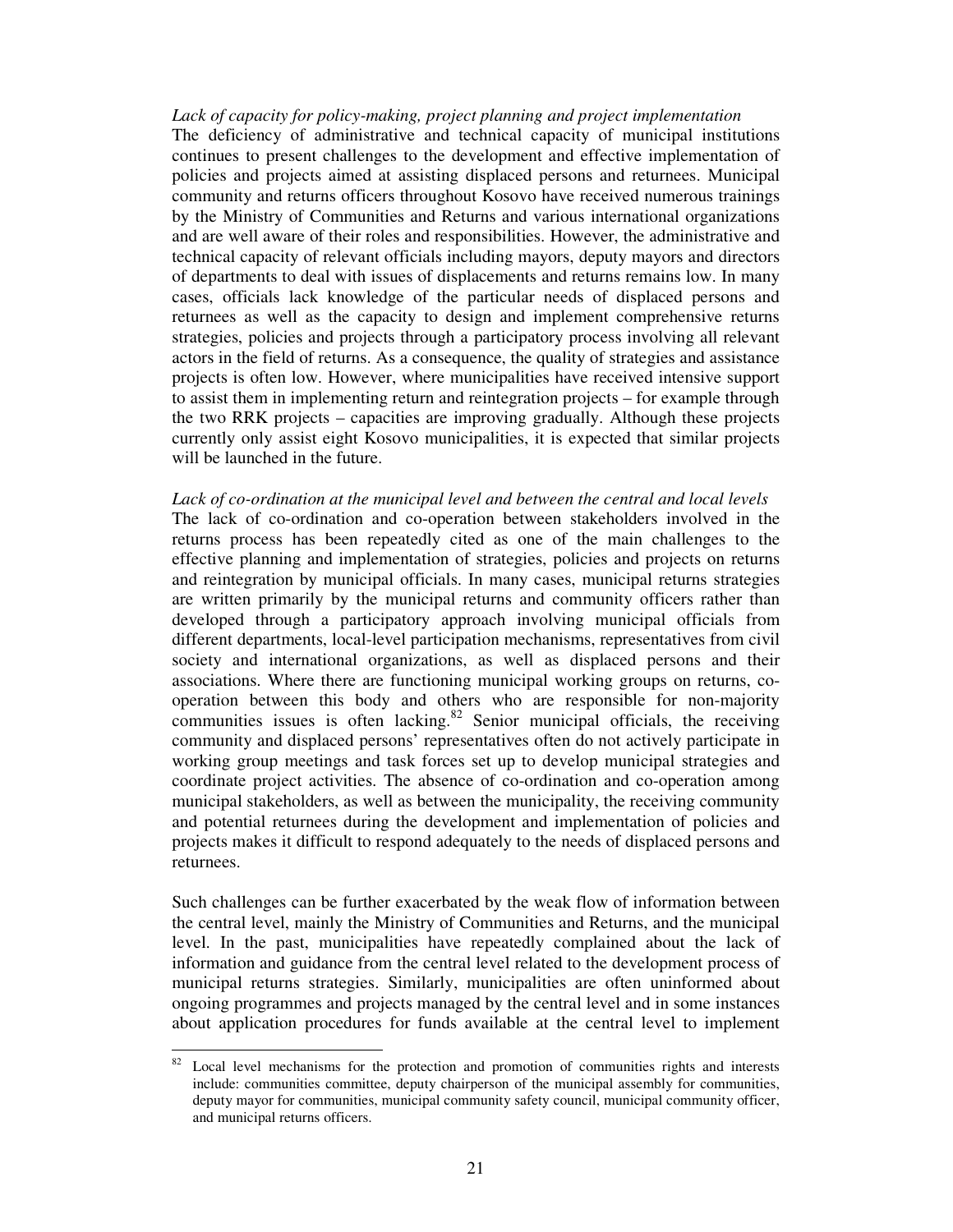returns and community stabilization projects. The Ministry of Communities and Returns since early 2009 has responded to this challenge by holding regular outreach and information sharing meetings with municipal communities and returns officers from all municipalities, including technical and quarterly meetings with municipal officials from the different regions, in order to improve communication and coordination.

# Lack of adequate participation in, and functionality of, municipal co-ordination *mechanisms*

The lack of participation of relevant municipal actors, including senior municipal officials, community representatives and displaced persons and their associations in municipal co-ordination mechanisms for return represents another important challenge to the development and effective implementation of strategies and projects at the local level. In many cases, the municipal returns strategies' development process is significantly delayed or hampered due to the fact that displaced persons are not adequately represented or do not regularly participate in meetings of the municipal working groups on returns or specific task forces established to monitor the progress of return activities. Similarly, senior officials are often not adequately represented in these forums. Often the municipal working groups on returns or task forces meet irregularly or not at all. Other community participation mechanisms in the municipalities are rarely consulted to ensure that returns activities are compatible with other measures targeting non-majority communities. Moreover, there are numerous situations in which the municipality has not filled the post of municipal returns officer, where the post-holder is fulfilling the functions of more than one job and is therefore overstretched or where the post-holder is not sufficiently committed to his/her role. This lack of commitment or interest not only affects the outreach and care that is provided to displaced persons and returns but also manifests itself in the poorly drafted returns policies and strategies that are produced in some municipalities.

Overall, the returns and reintegration process remains a major challenge for Kosovo's municipalities. The socio-economic situation and the lack of opportunities for gainful employment are a serious concern for many returnees, particularly for the Kosovo Serb, Roma, Ashkali and Egyptian communities. Furthermore, a pressing concern is that of limited access to property, blocked or delayed property restitution proceedings and the illegal occupation of property, including private, commercial and agricultural land. This obstructs returns and provides a serious challenge to municipalities, the Kosovo Property Agency, and the courts, the latter two being responsible for ruling on property claims, as well as for the police, which is responsible for evicting illegal occupiers. For some communities, namely the Roma, Ashkali and Egyptians, the lack of property is a serious impediment to their return. In order to address this concern, municipalities must show willingness to allocate municipal land for returns projects to these communities. Furthermore, they should ensure to deliver basic municipal services to displaced persons and returnees, such as access to health, social assistance, and education.

# **5. CONCLUSIONS**

Kosovo's municipalities are indispensable for shaping successful returns and reintegration policies and for implementing local reintegration and development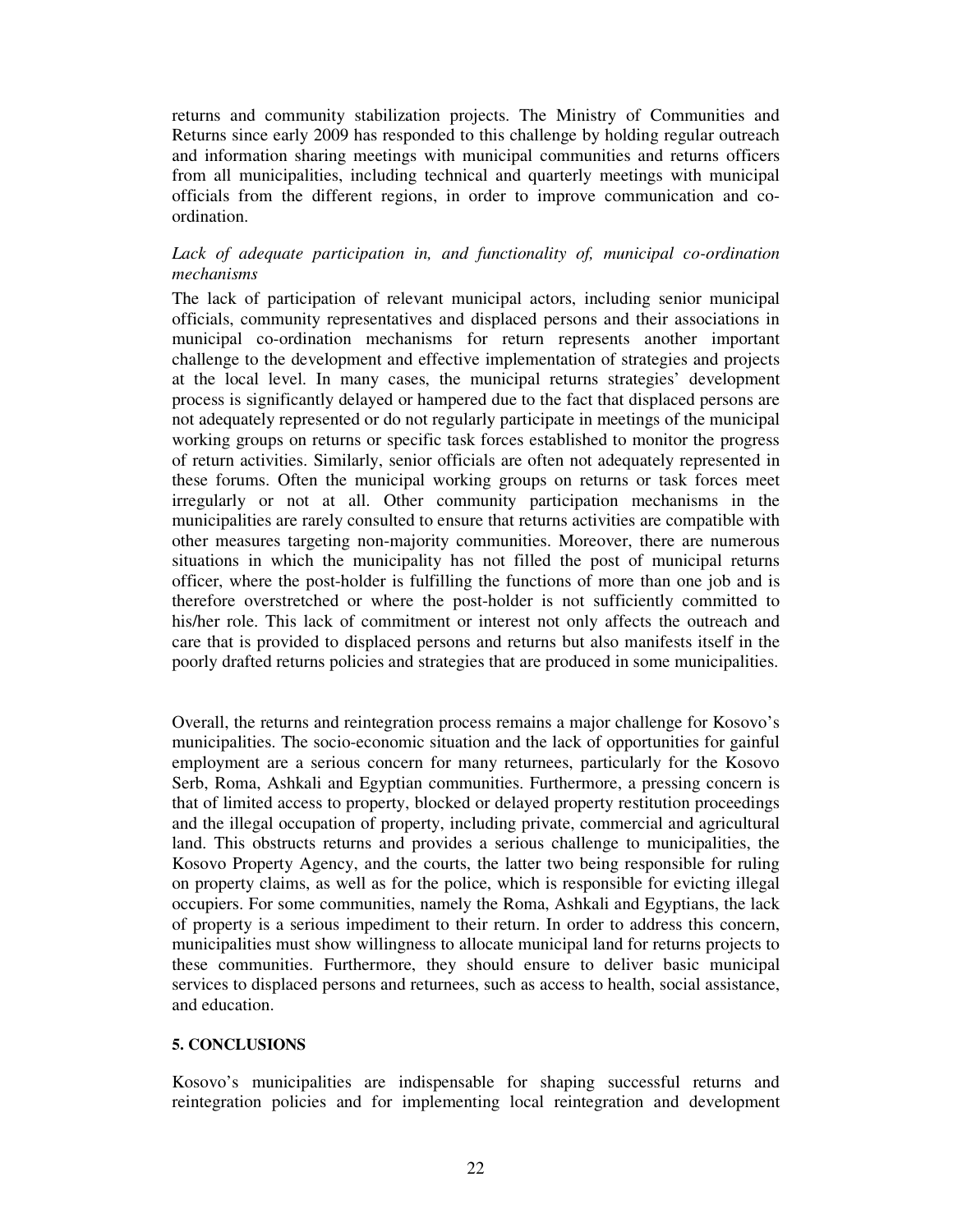initiatives that create conditions conducive to returns and community stabilization. However, the degree to which municipalities actively engage in returns and reintegration activities, and take ownership of the process, varies greatly from municipality to municipality. Approximately half of the municipalities have devised specific strategies to address the needs of returnees and displaced persons, while efforts to implement planned actions and activities have mainly been effective where they were underpinned by sufficient political commitment and supported by sustained interventions in co-operation with the Ministry of Communities and Returns, UNHCR, UNDP and other international actors. In municipalities where such support is not forthcoming or less significant, efforts to achieve durable solutions for displaced persons continue to be undermined.

The main difficulties and obstacles faced by municipalities during the implementation of policies, strategies and projects for displaced persons and returnees include budgetary constraints, lack of political will or commitment by the municipal leadership, lack of capacity among relevant municipal officials, and problems of coordination and information sharing among stakeholders involved at both the central and local level. Furthermore, limited access to property, blocked or delayed property restitution proceedings, limited access to public services, lack of economic opportunities and a general feeling of insecurity among displaced persons continue to be major obstacles to sustainable returns that need to be more vigorously addressed in co-operation with all relevant stakeholders.

#### **6. RECOMMENDATIONS**

#### **To the Kosovo government**

- Conduct outreach, information and public awareness activities related to the promotion and protection of non-majority communities, including the right to return, and support the development and implementation of outreach strategies and activities in all municipalities;
- Ensure effective co-operation and co-ordination between relevant ministries responsible for health, education, employment, social care, housing and those dealing with communities and returns-related issues, as well as between the central and local levels, including through regular meetings, information exchange, and joint assessments/reporting;
- Provide meaningful guidance and advice to municipalities in relation to policy development, returns strategies and projects, and ensure effective communication between central and municipal structures to enable all actors to contribute to the process;
- Facilitate exchange of information and best practices related to sustainable returns and reintegration as well as sustainable community development among municipalities, and build the capacity of local institutions and support civil society to address needs and gaps identified;
- Strengthen the role of municipal returns officers and municipal community offices, and ensure the proper administrative and financial support to enable them to perform their functions effectively;
- Provide municipalities with adequate funding for the effective implementation of existing policies, strategies and projects aimed at assisting displaced persons and returnees.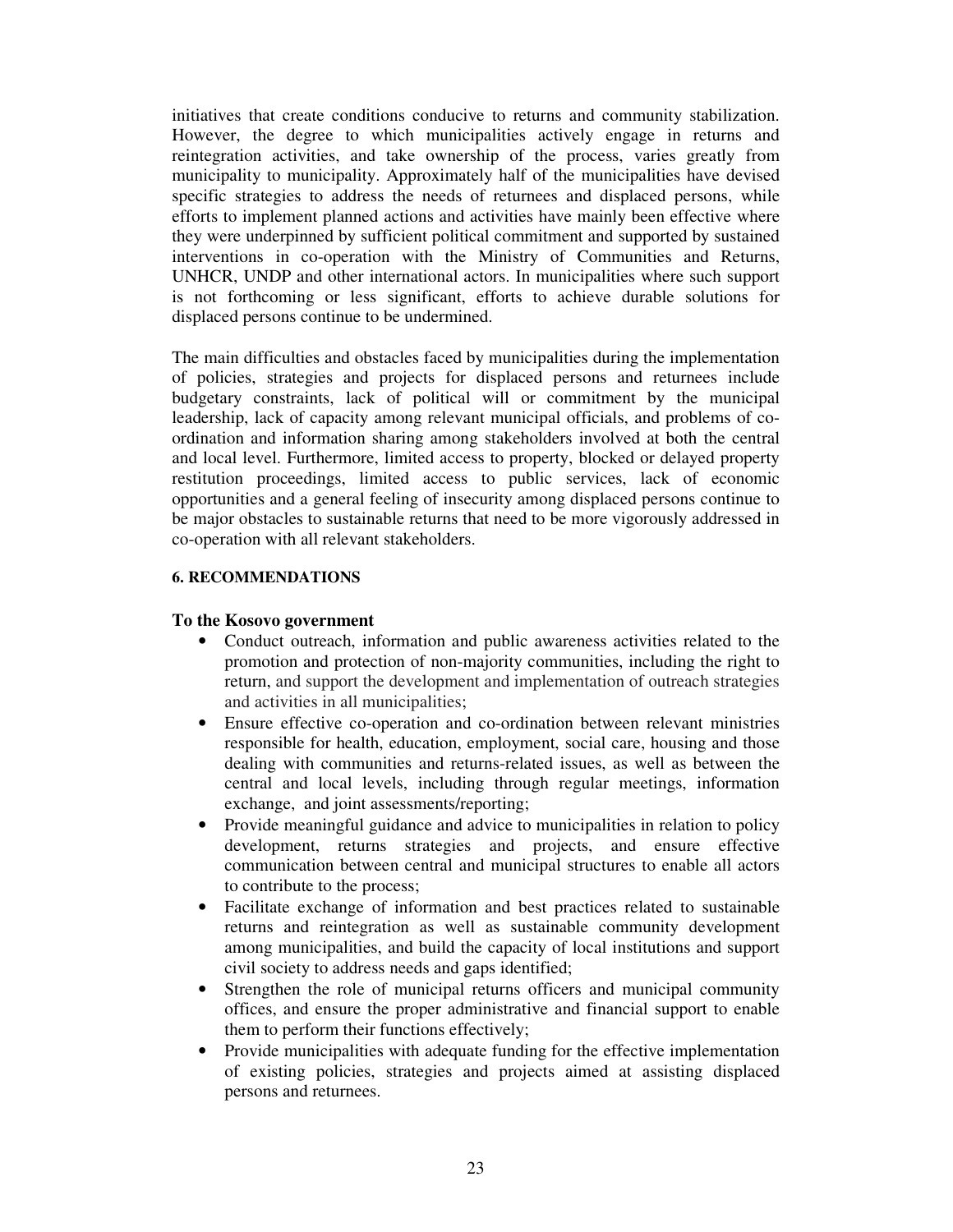# **To the municipalities**

- Effectively reach out to displaced persons, including through go-and-see and go-and-inform visits, and facilitate contacts, dialogue and information-sharing between the municipality, the receiving community and the displaced persons/returnees;
- Ensure active participation of senior municipal officials, communities participation mechanisms, civil society, receiving community and, in particular, displaced persons/returnees and their associations, in all stages of planning and implementation of municipal policies, strategies and projects for displaced persons and returnees;
- Ensure that the municipality's approach to returns and reintegration is consistent with and part of the overall approach towards the integration and stabilization of communities and community development in general;
- Encourage the exchange of information and best practices related to sustainable returns and reintegration as well as sustainable community development among municipalities;
- Allocate adequate municipal resources for the implementation of municipal strategies and programmes to support returns or other durable solutions for displaced persons/returnees;
- Provide adequate financial, administrative and political support for municipal community offices and municipal returns officers to strengthen their roles and enable them to effectively fulfil their day-to-day tasks and responsibilities;
- Promote and facilitate the safe and dignified return of displaced persons, including the allocation of municipal land for 99 years for returns projects in order to guarantee the sustainability of the returns process;
- Prepare and implement plans to assist those displaced persons that wish to integrate locally.

## **To the international community**

- Continue to provide financial support to returns and reintegration initiatives, and promote government ownership at prime ministerial and mayoral level as well as capacity development, particularly at the municipal level, in the implementation of returns activities;
- Prioritize the social and economic integration of displaced persons and returnees when planning and implementing returns projects.